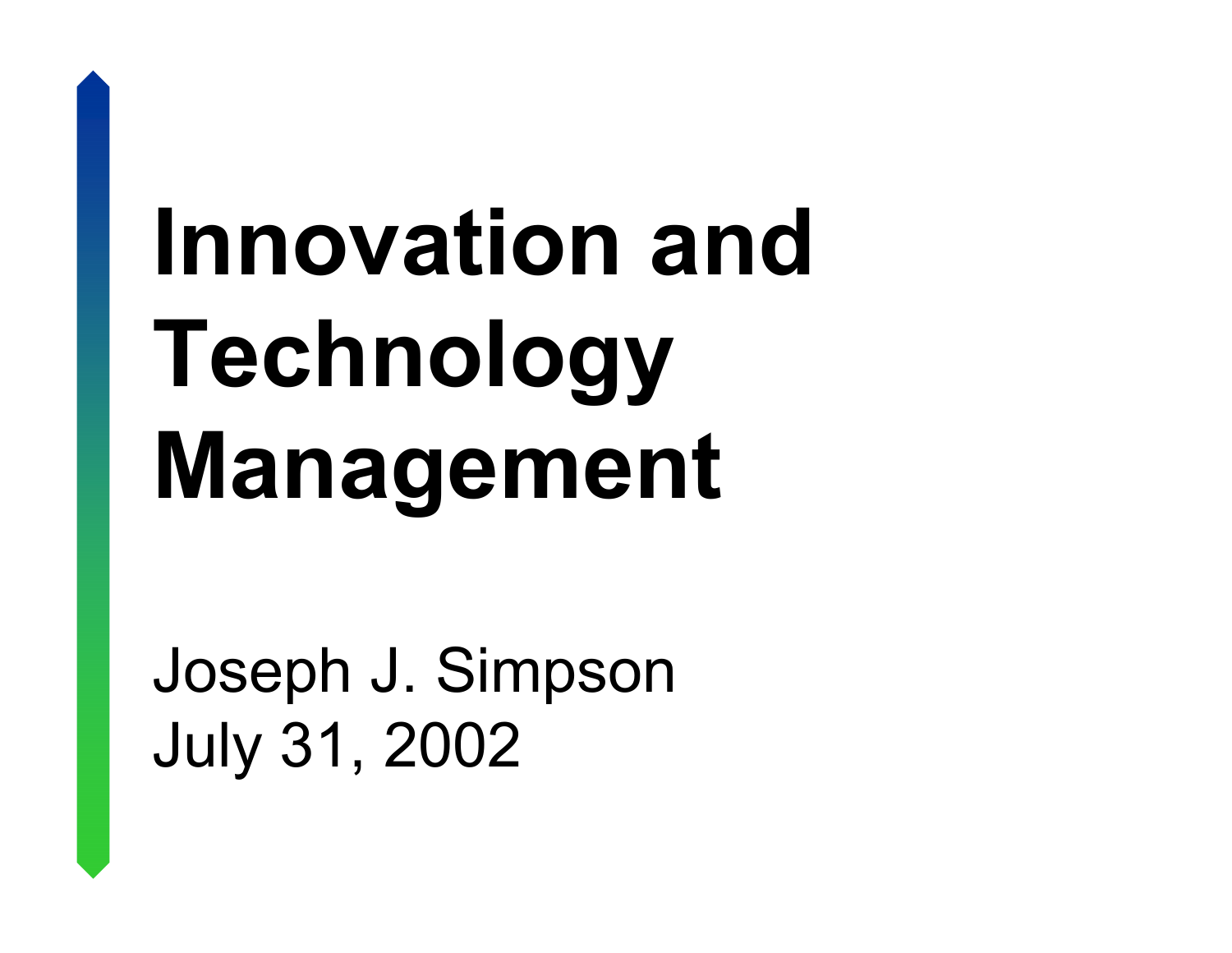### **Goals**

**Present a systematic approach to innovation and technology management using a generic systems engineering process.** 

**Discuss differences between incremental and disruptive technologies.** 

**Evaluate open source software technology as a disruptive technology.**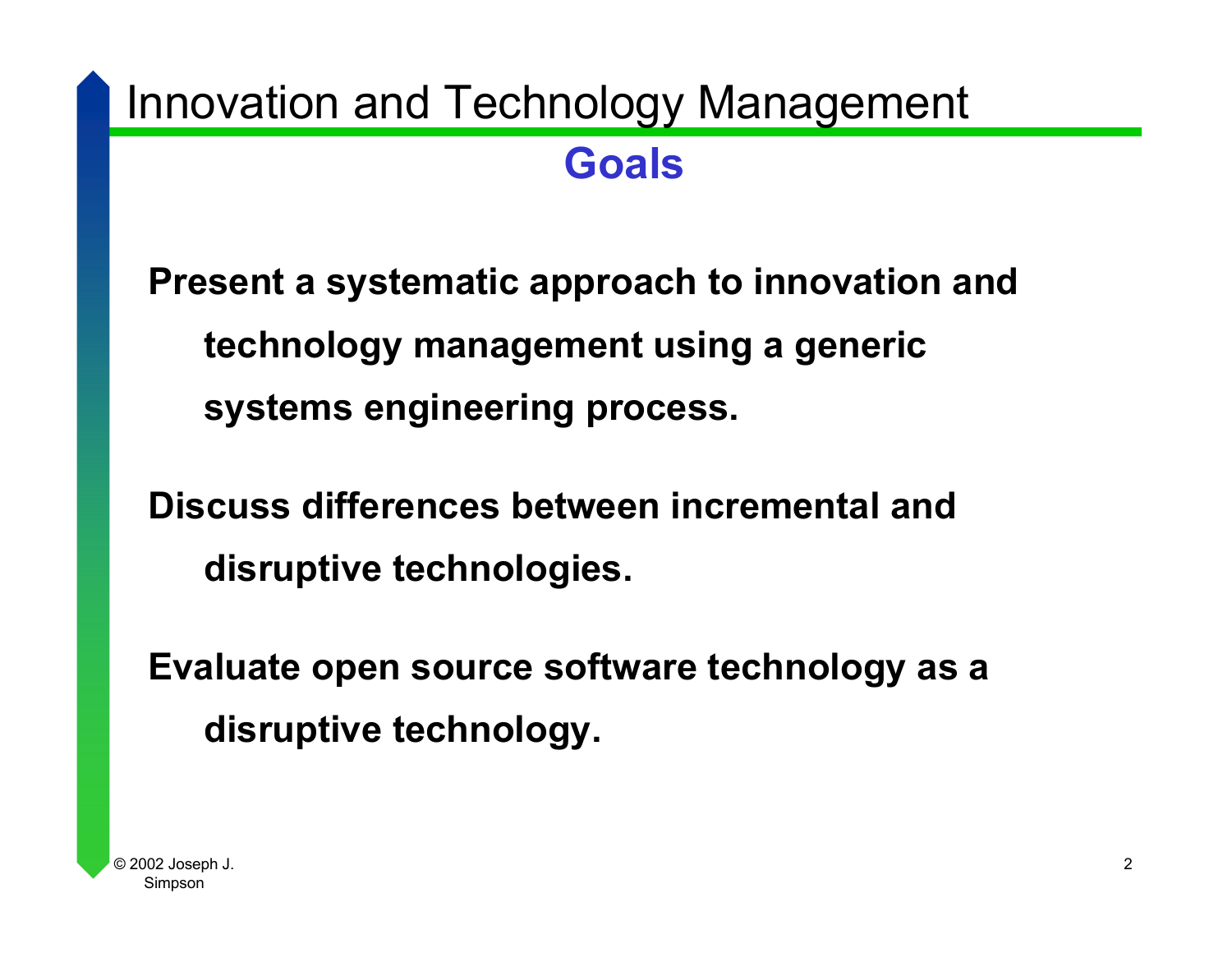### **Overview**

**Define Terms**

**Outline FRAT Process**

**Discuss:**

**Organization Research & Development Function Product System Innovation Environment System Innovation New Technology Development and Innovation Summary and Conclusions:The product and the product production process should be combined for evaluation from both an innovation and a management perspective.**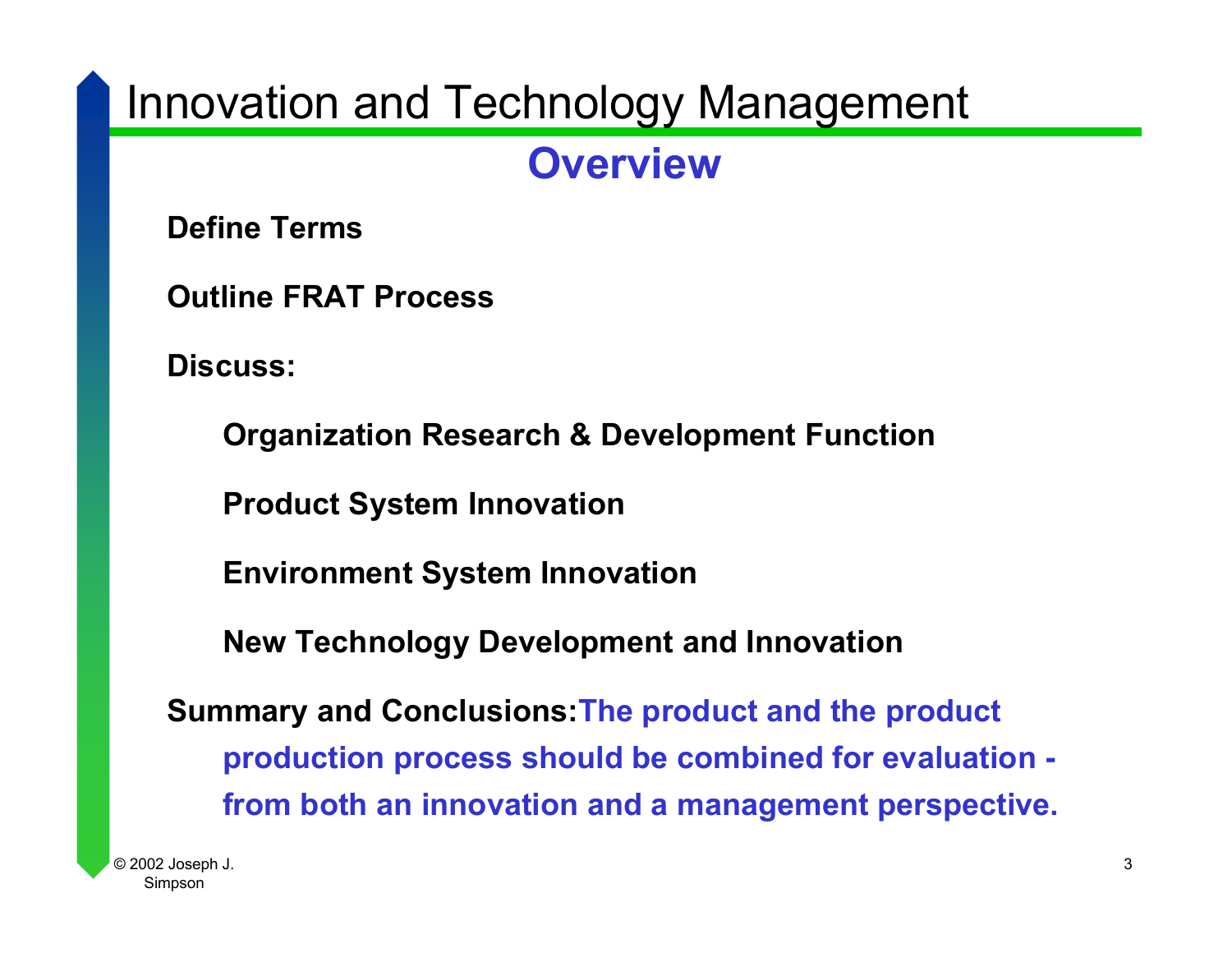# **Define Terms**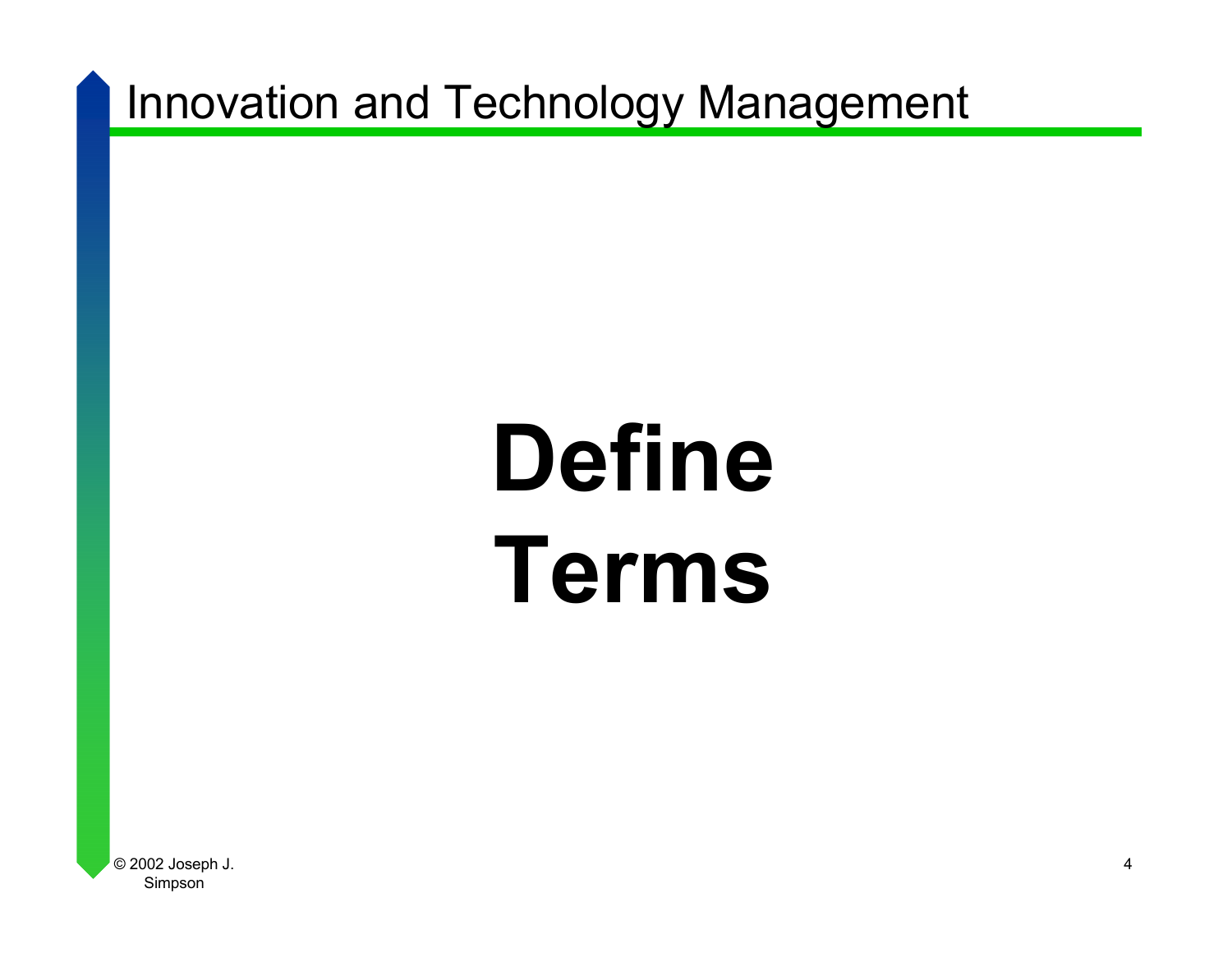### **Define Terms**

**Technology:**

**"… the skill, knowledge, experience, body of scientific knowledge, tools, machines, computers, and equipment that are used in the design, production, and distribution of goods and services."**

**Innovation:**

**"… the application of technological change to products and organizations."**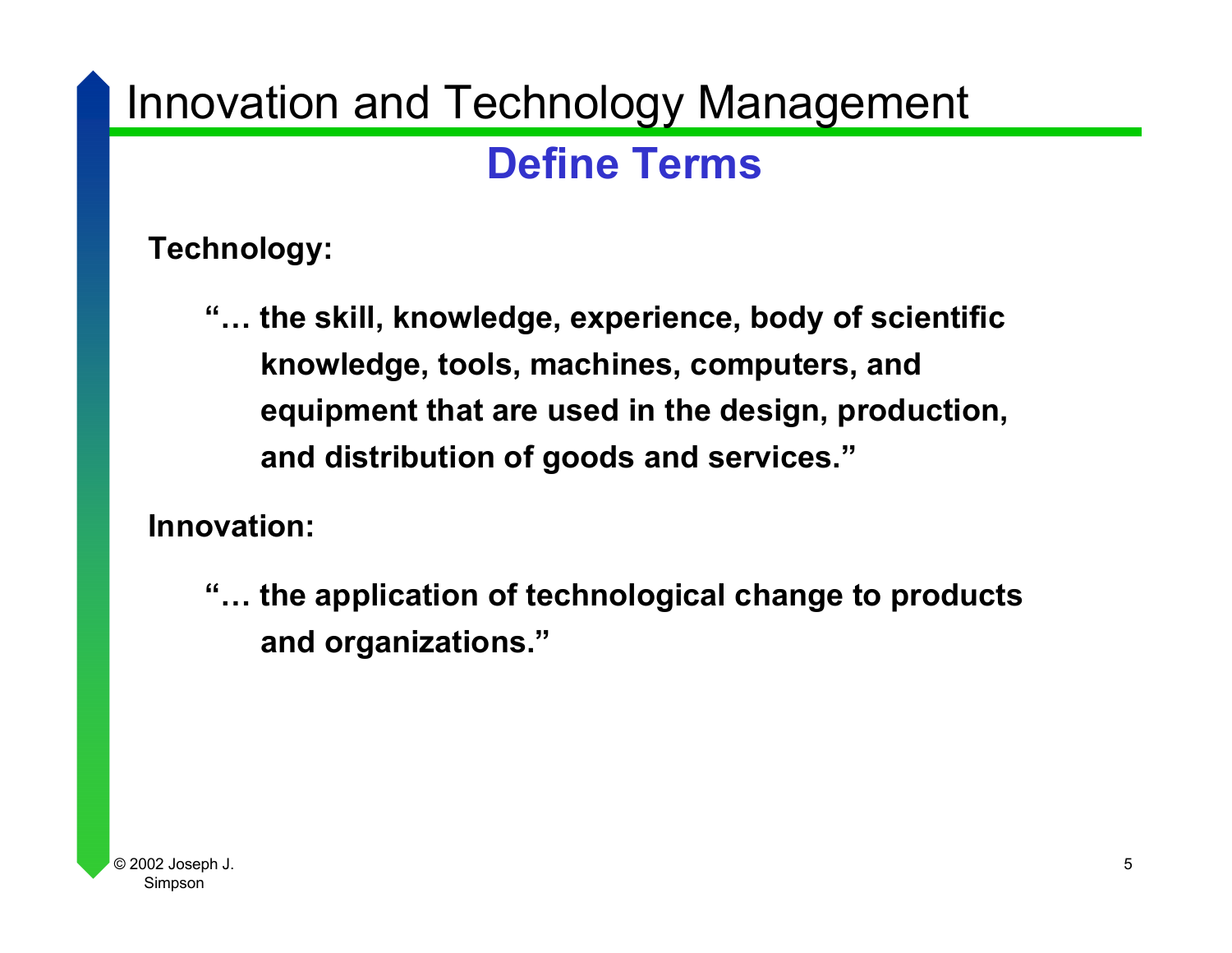## **A Problem Solving Meta Process**

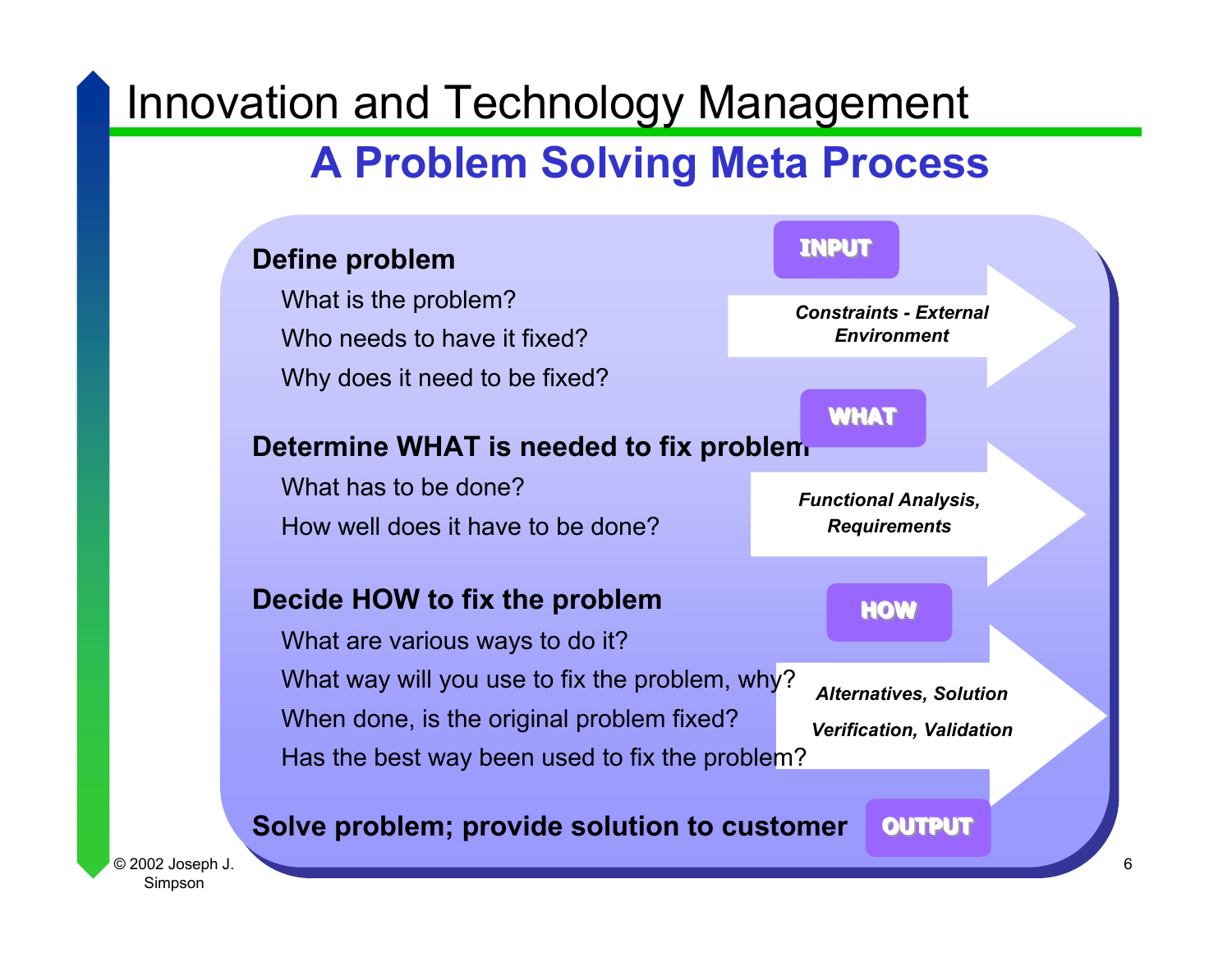## **Meta Process in SE Notional Format**

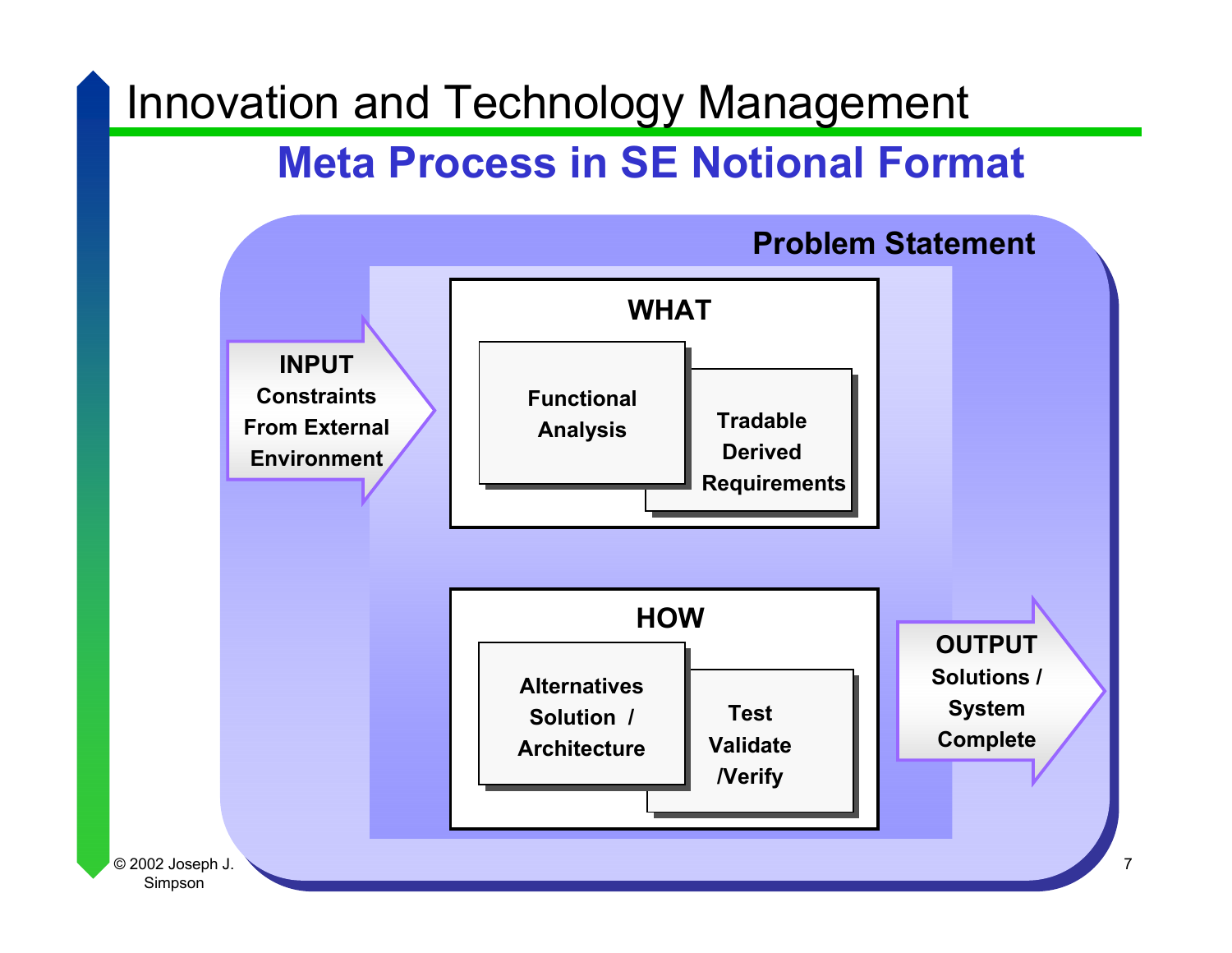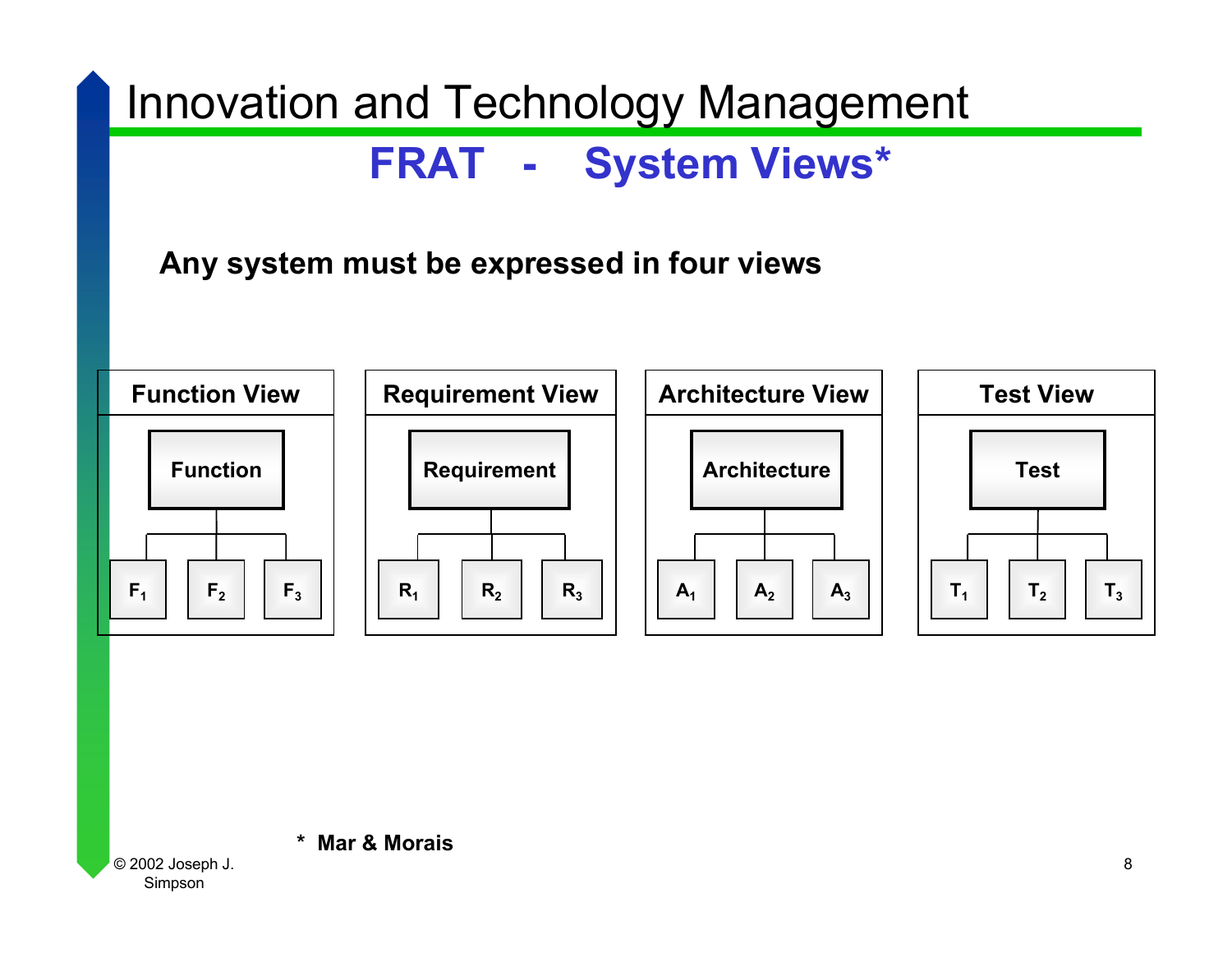# **Outline FRAT Process**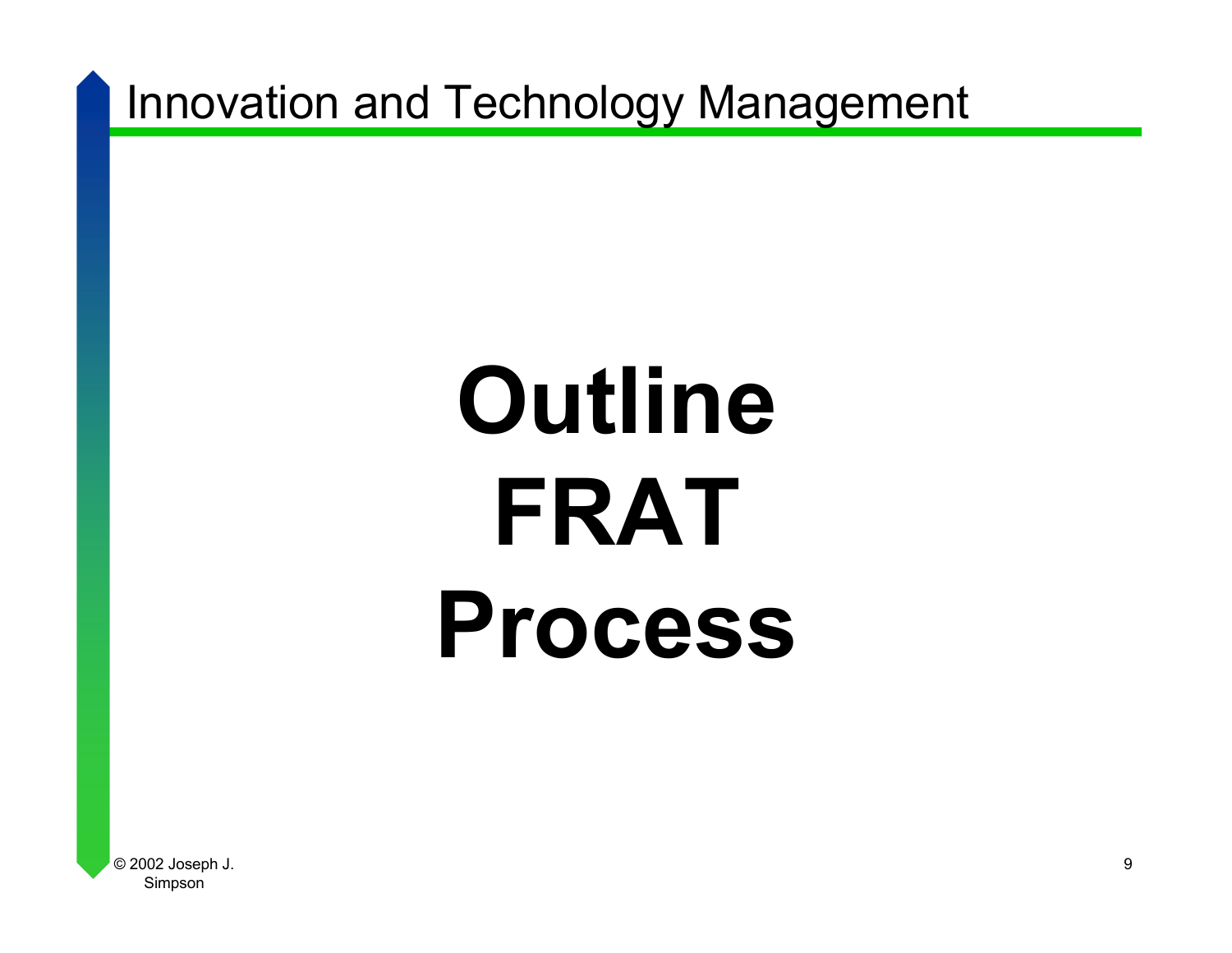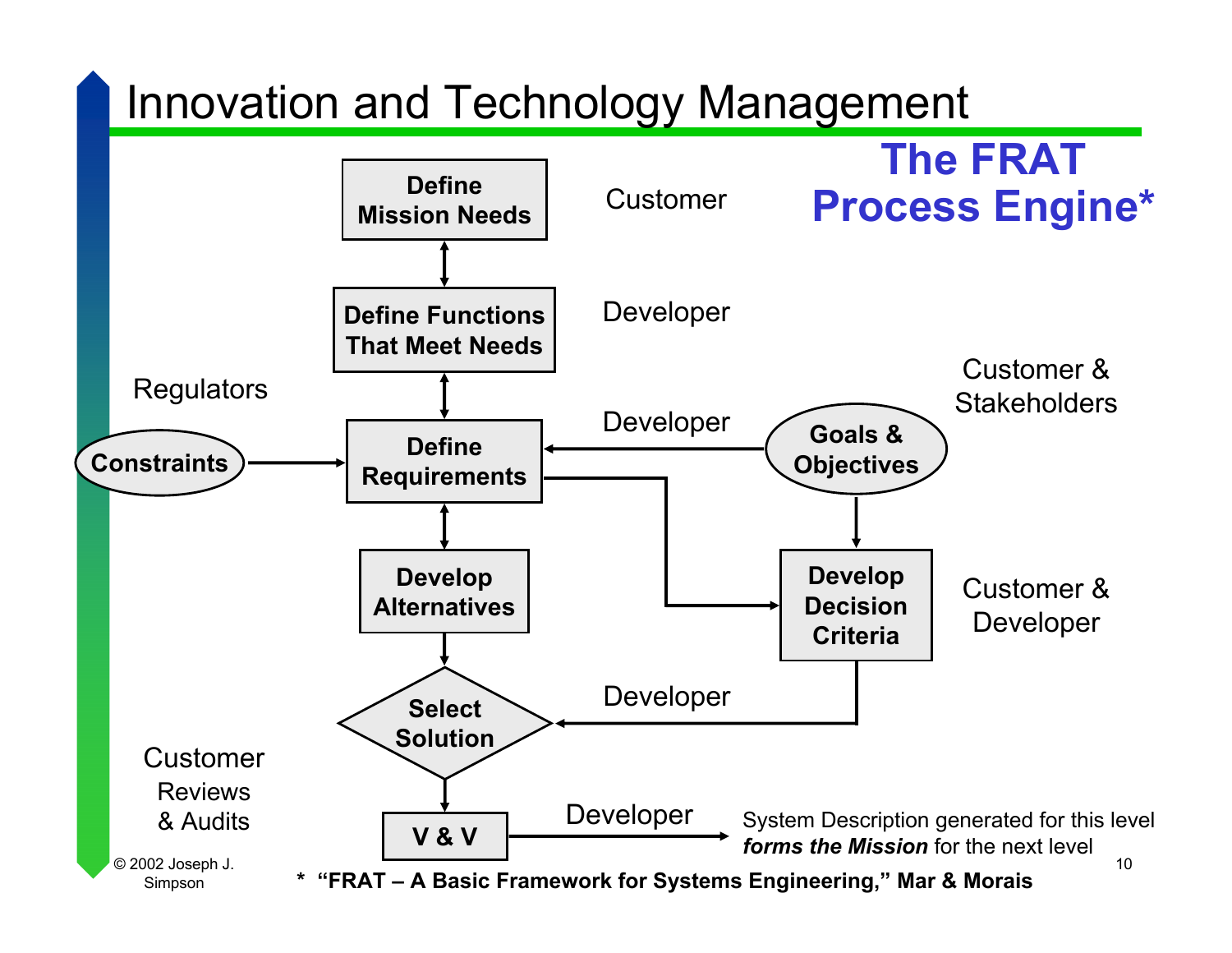## **FRAT Concepts**

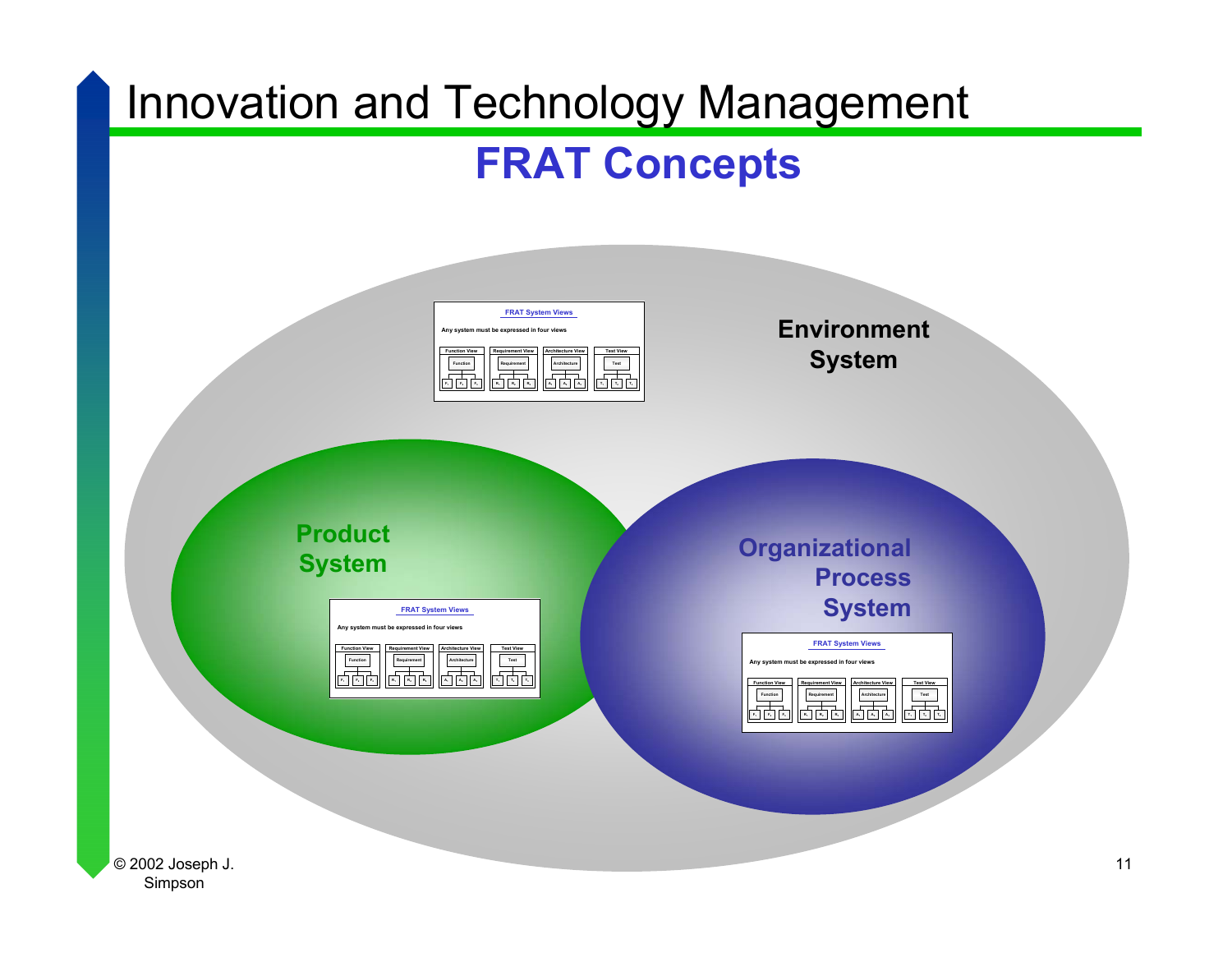### **Value Network**

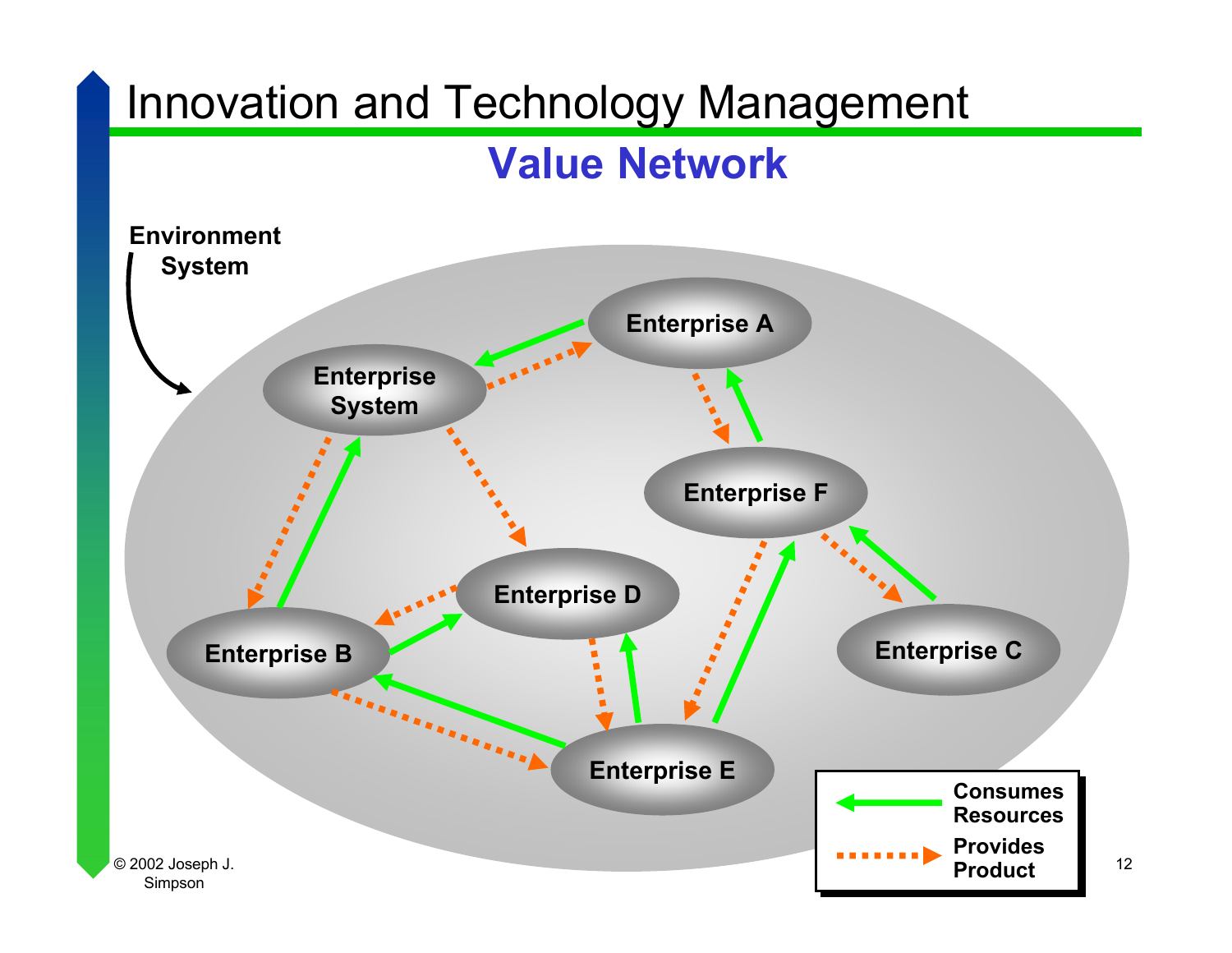## **Generic Enterprise is Composed of**

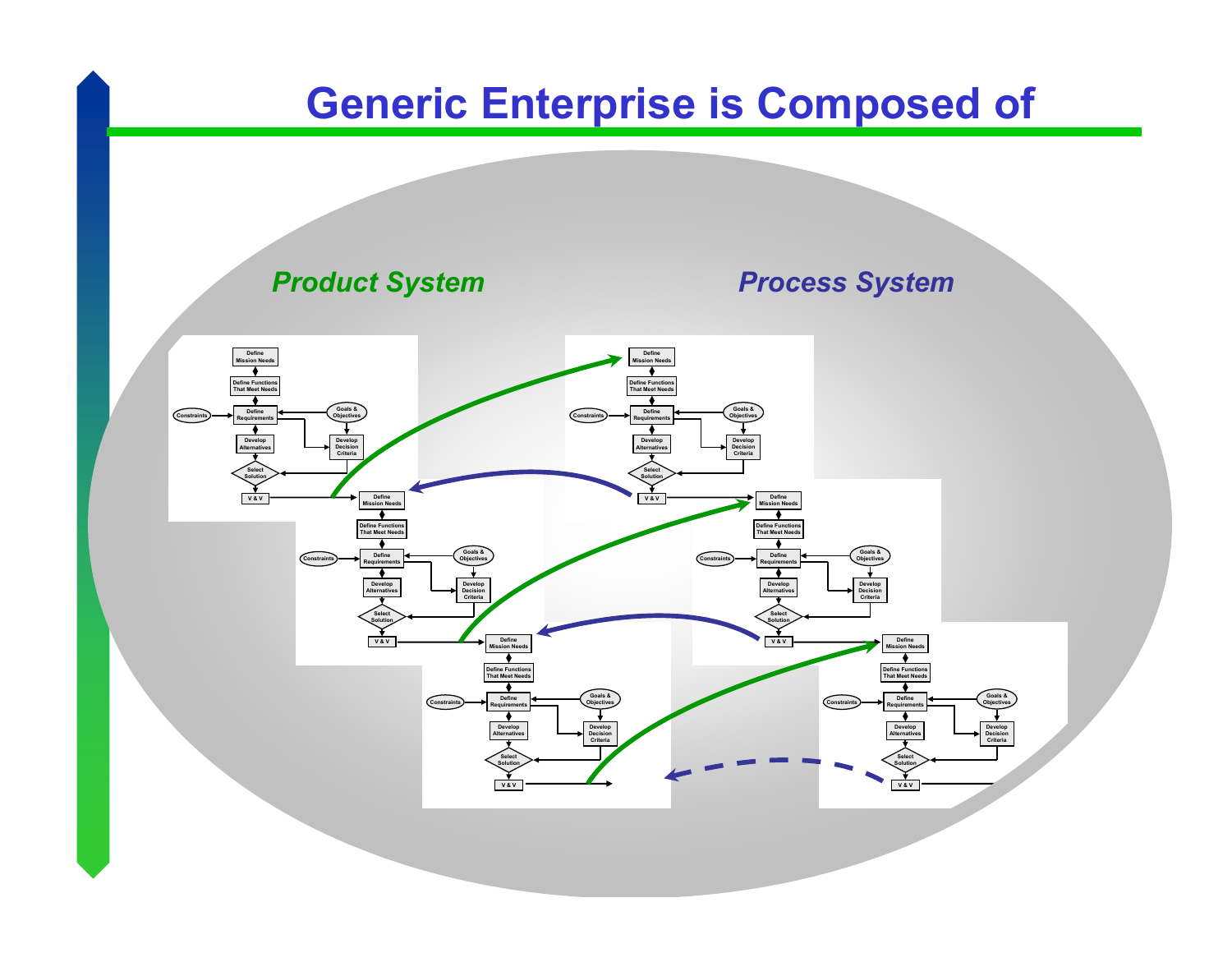### **Product Architecture**

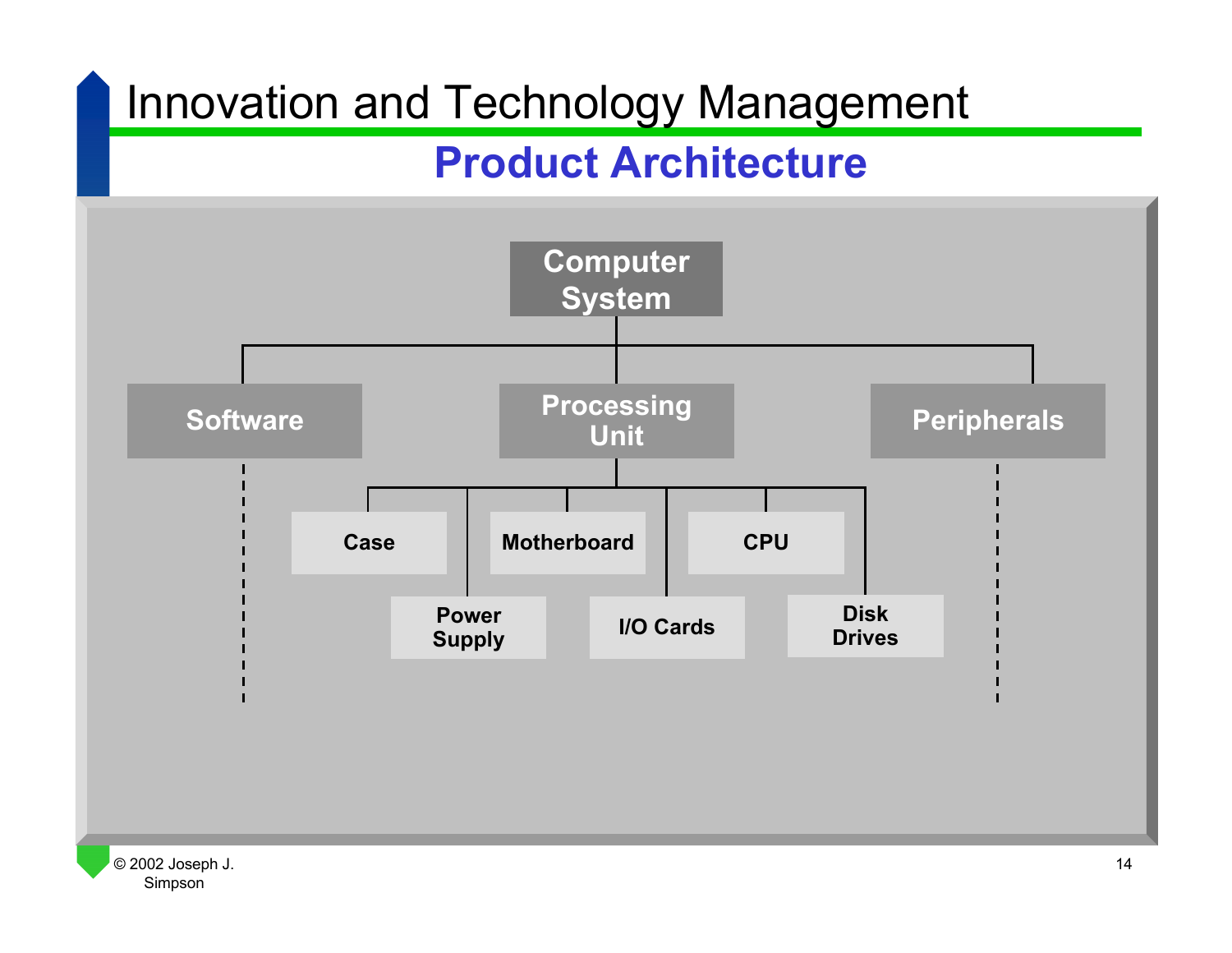## **Organizational Architecture**



Adapted from Contemporary Management, GR Jones, JM George, CWL Hill, 2000

Simpson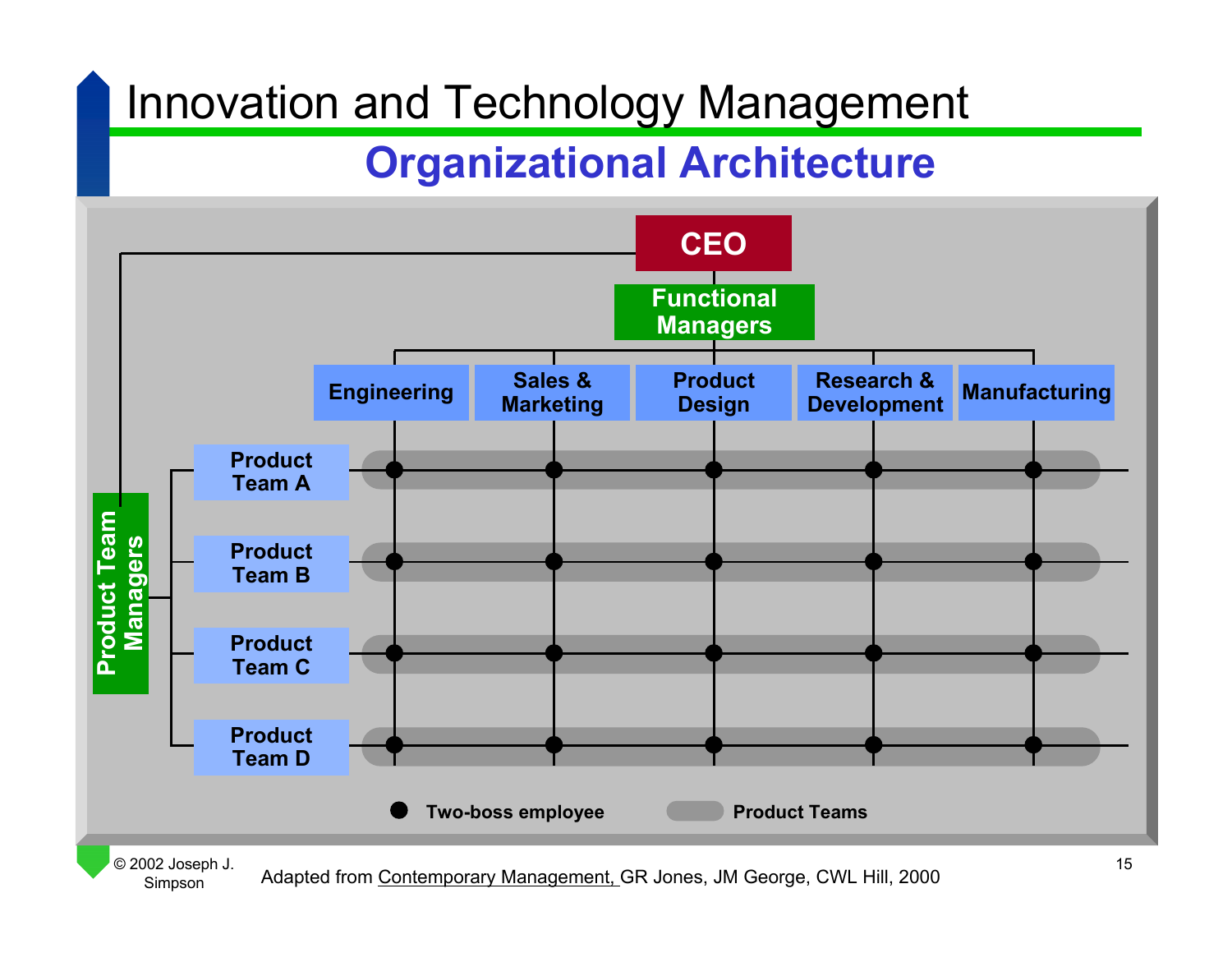# **A. Organizational System - Research and Development Approach**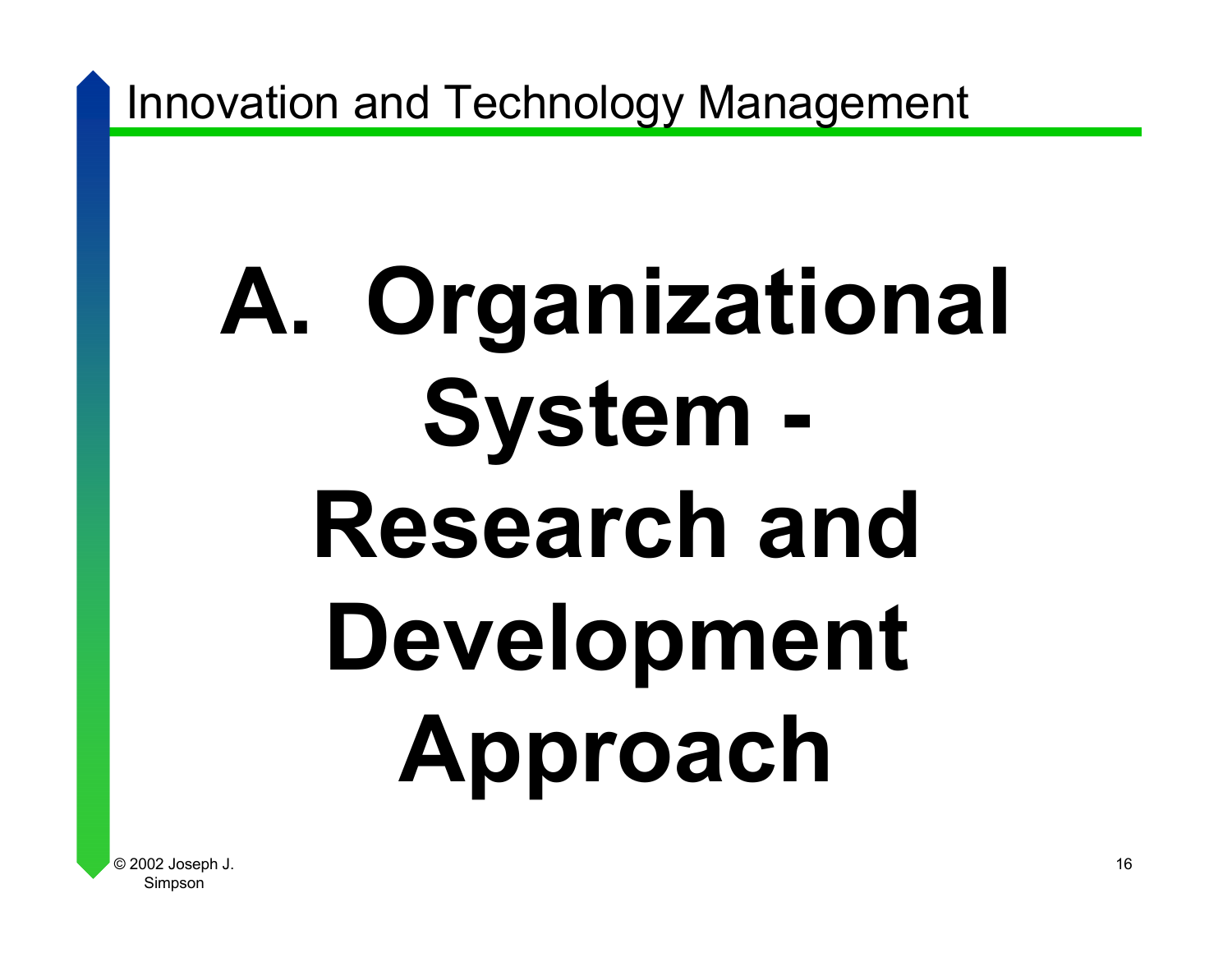## **Generic Enterprise Architecture**

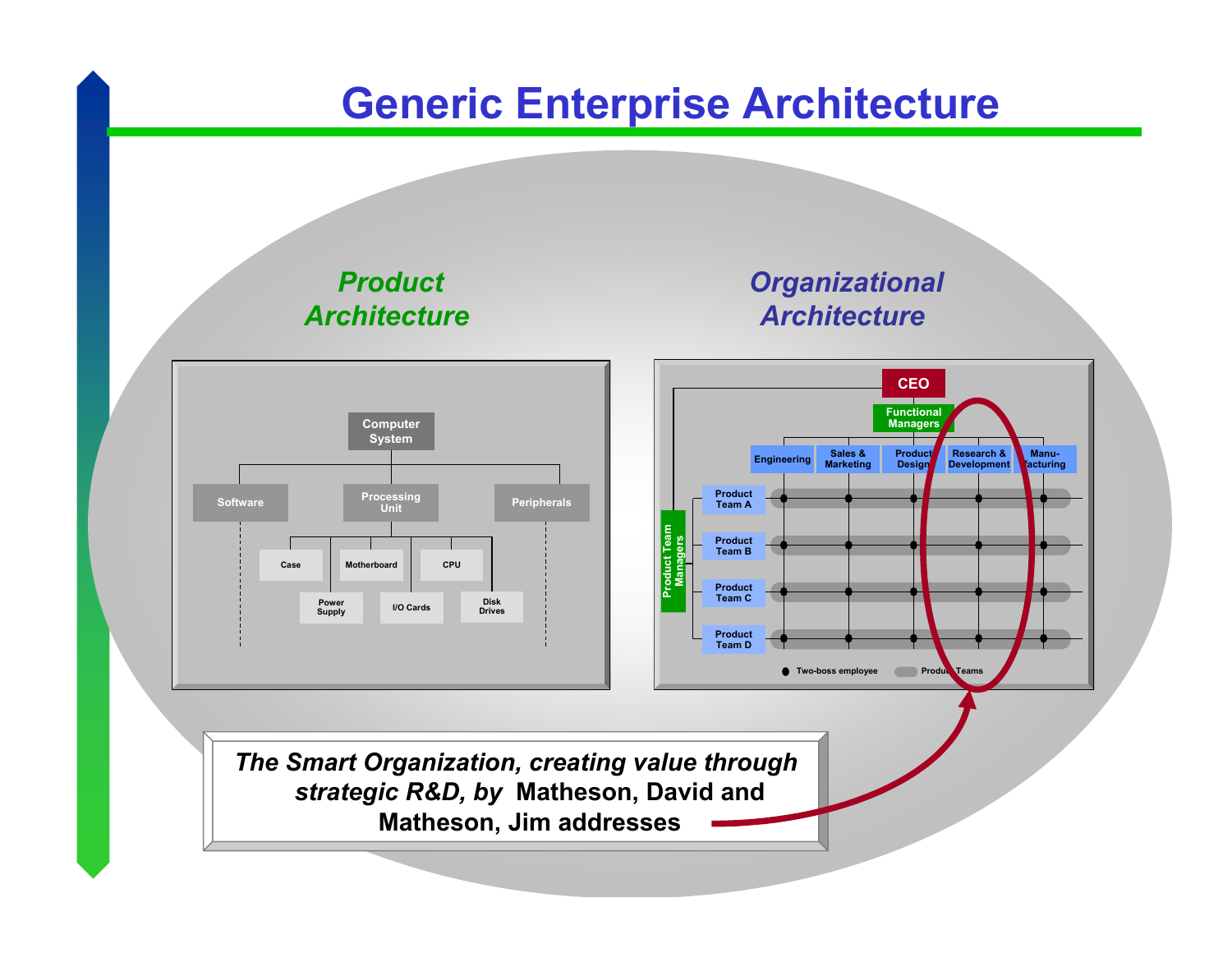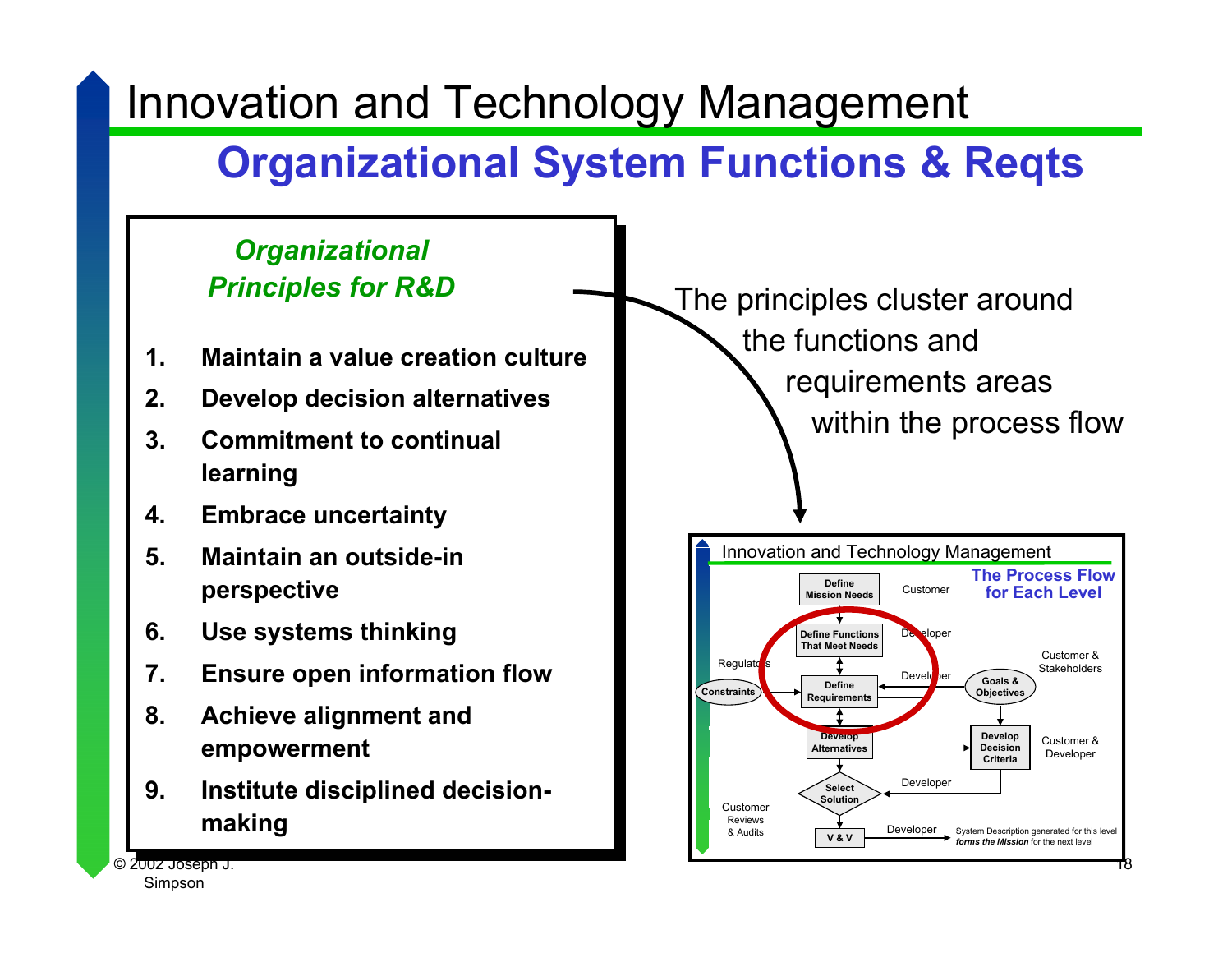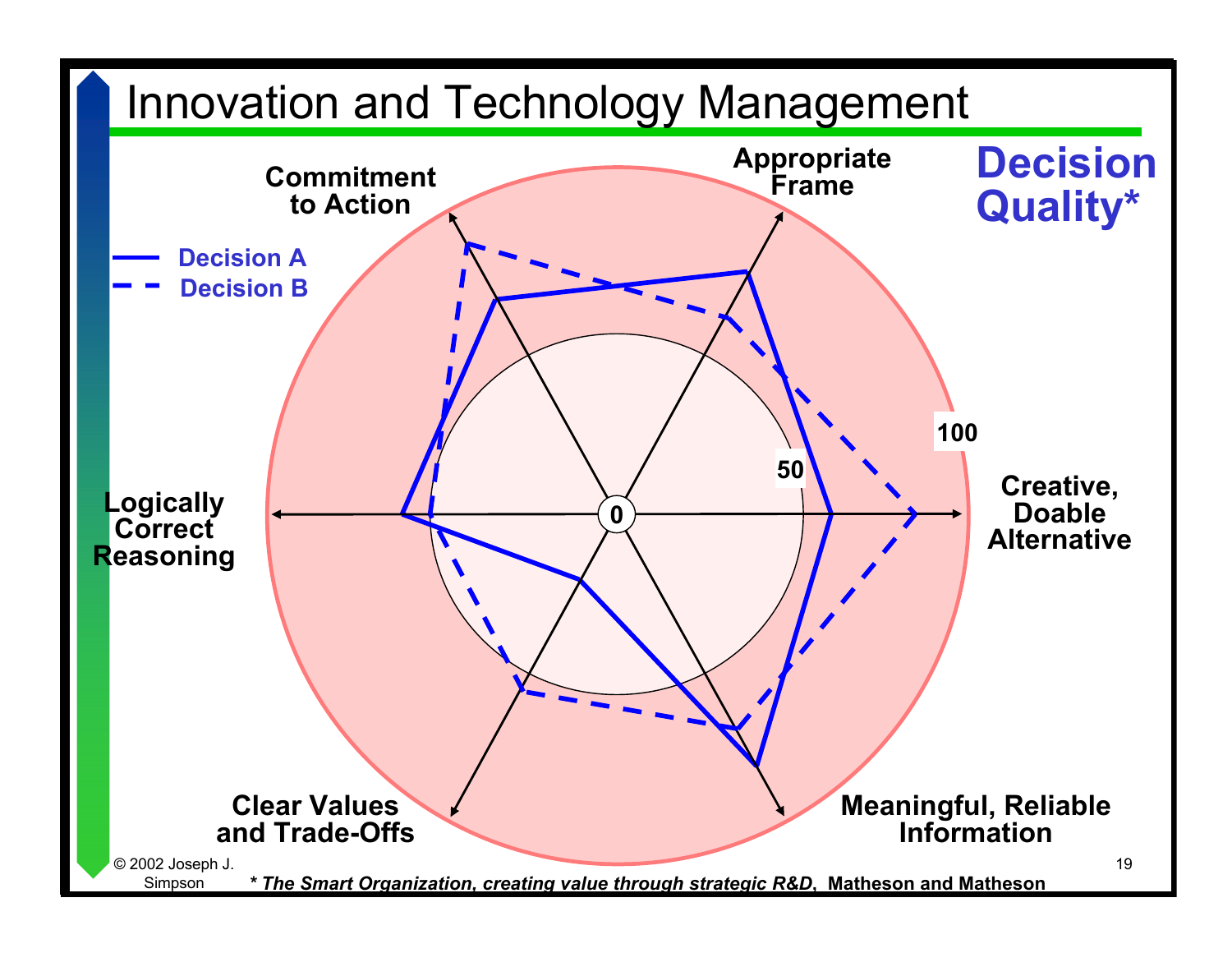## **Organizational Decision Quality**



These decision quality metrics are applied primarily to the research and development function of the enterprise

**The Process Flowfor Each LevelConstraintsDefine Mission NeedsDefine Functions That Meet NeedsDefineRequirements Develop AlternativesRegulators** CustomerReviews& AuditsCustomerDeveloper Develop<sup>t</sup> Goals & **Objectives** Customer &**Stakeholders** Customer &Developer System Description generating for this level *forms the Mission* for the next level Innovation and Technology Management **SelectSolutionV & V**Develope Developer **Develop DecisionCriteria**The decisions cluster aroundthe goals, objectives and decision criteria withinthe process flow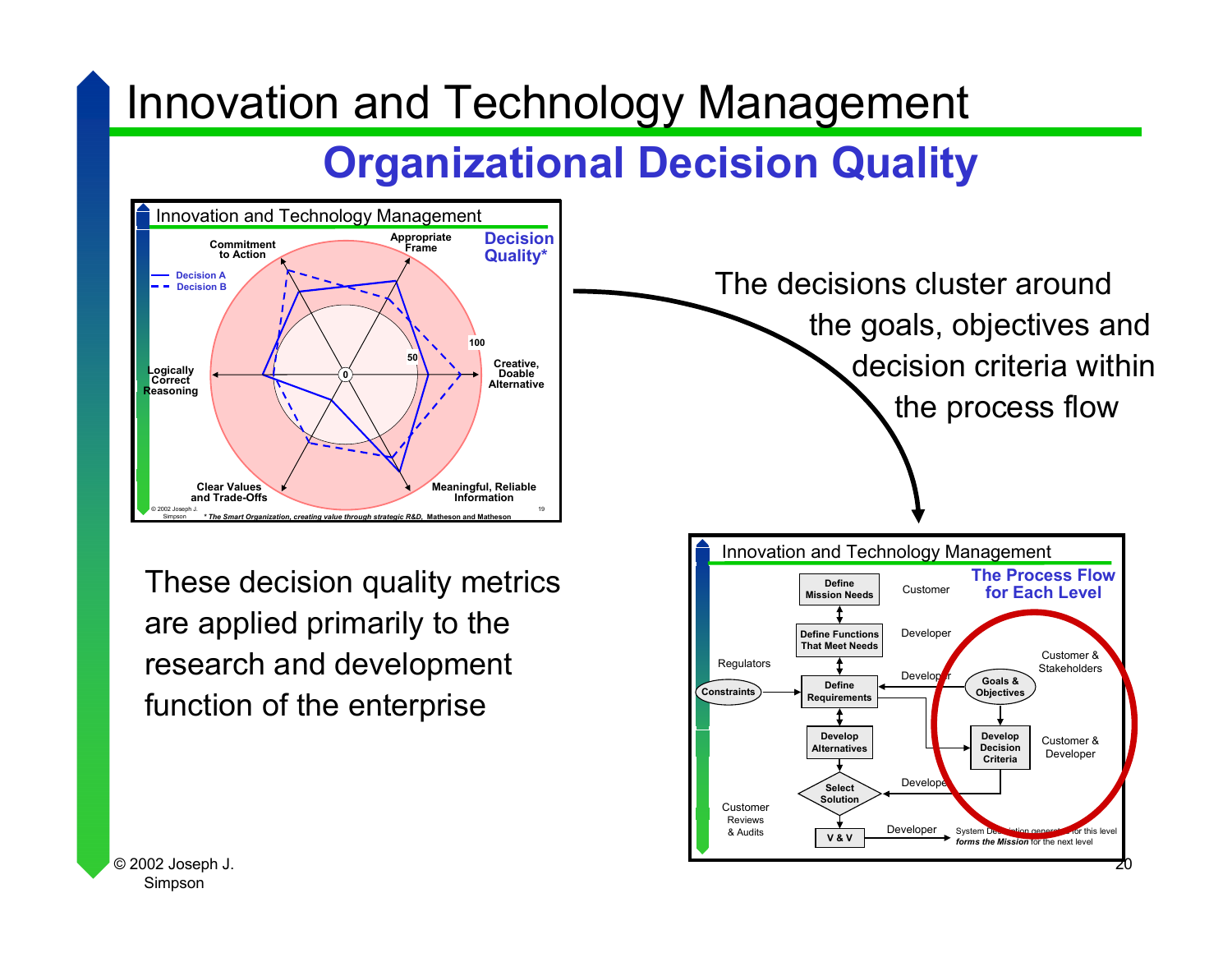# **B. Product System Innovation Management**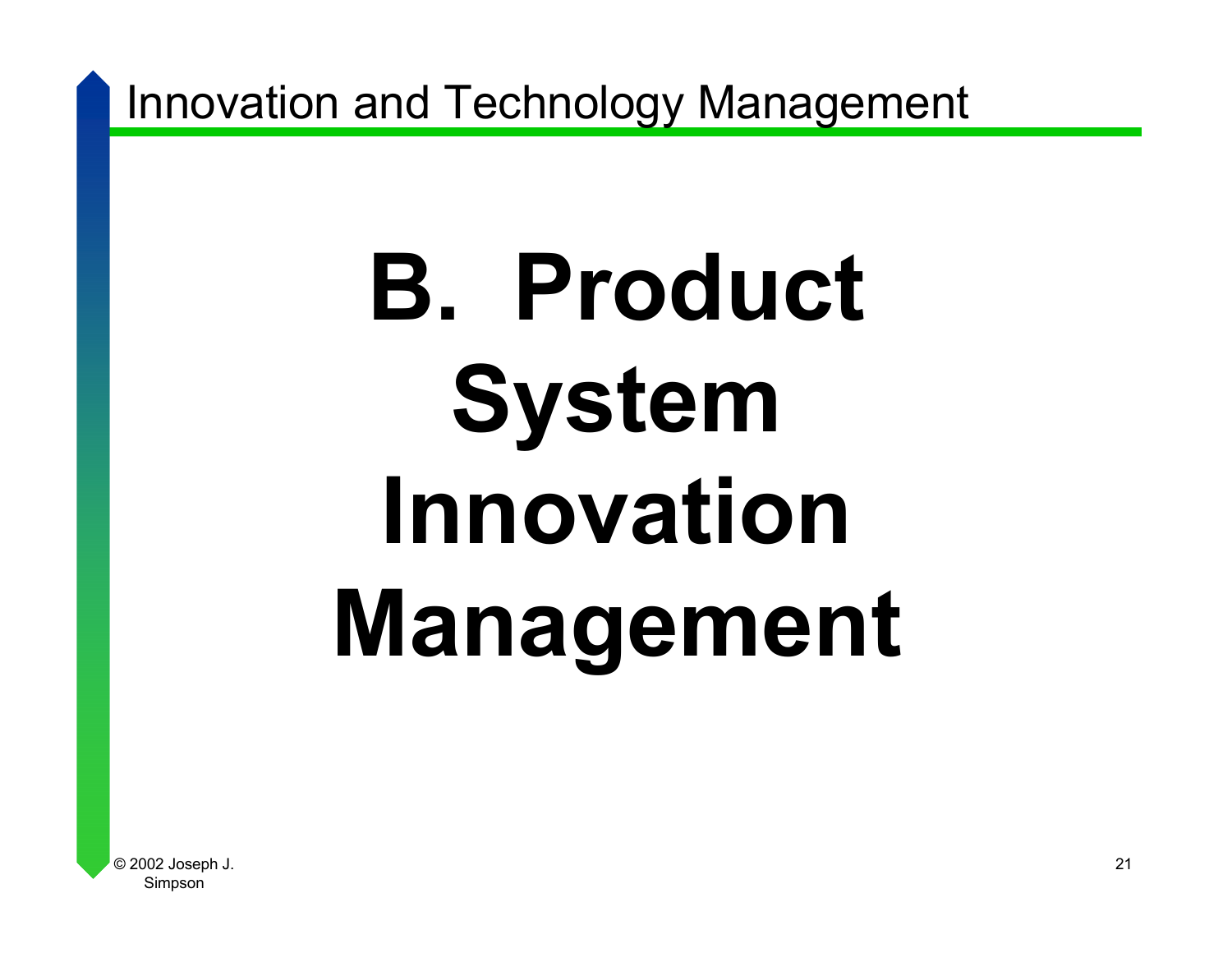## **Generic Enterprise Architecture**

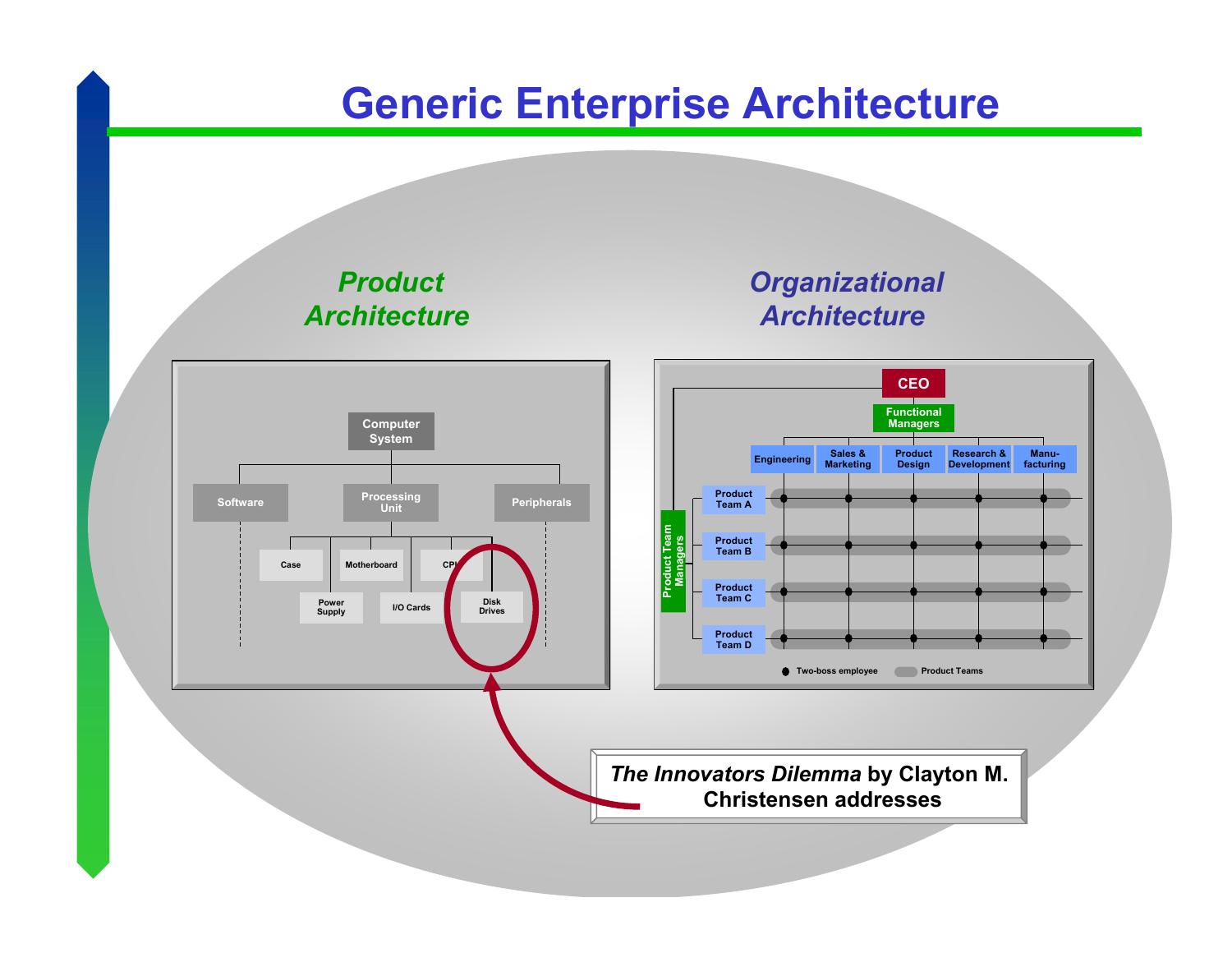## **Two Technology Types: Incremental / Disruptive\***

**Established companies lead in the incorporation of** *incremental technology* **into their products, almost 100 percent of the time.**

*Disruptive technology* **is not often successfully deployed by market leading firms.**

#### **Example Product Systems That Incorporated Both Types**

- $\bullet$ Steel Milling and Production
- $\bullet$ Mechanical Excavator
- $\bullet$ Disk Drive
- $\bullet$ **Motorcycle**

#### **Open Source Software is offered as a recent example of a disruptive technology**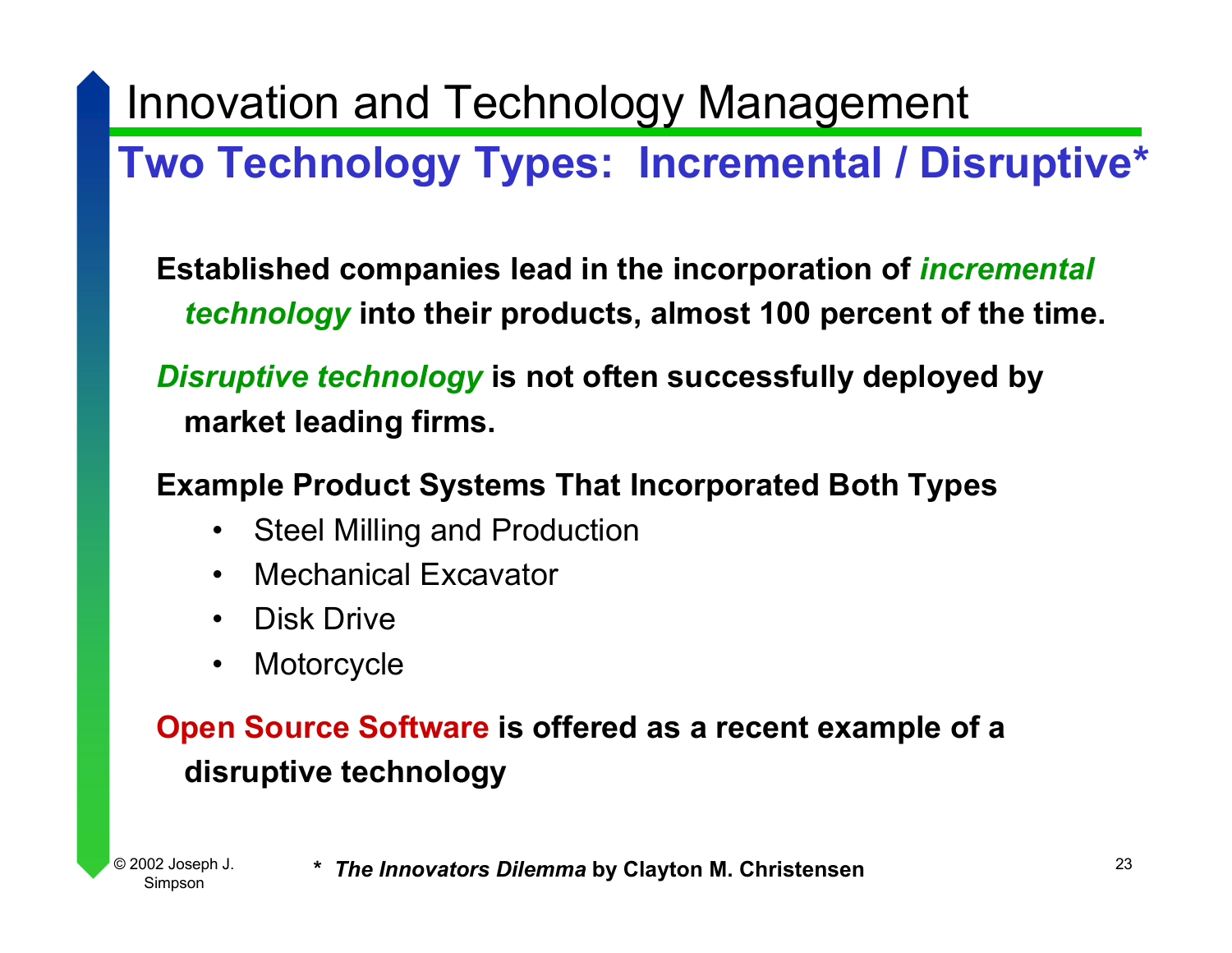## **Disruptive Technology Characteristics**

The innovation enables *less-skilled or less-wealthy customers to do for themselves* things that only the wealthy or skilled intermediaries could previously do

The innovation targets *customers* at the low end of a market *who don't need all of the functionality* of current products; the business model enables the *disruptive innovator to earn attractive returns at discount prices* unattractive to the incumbents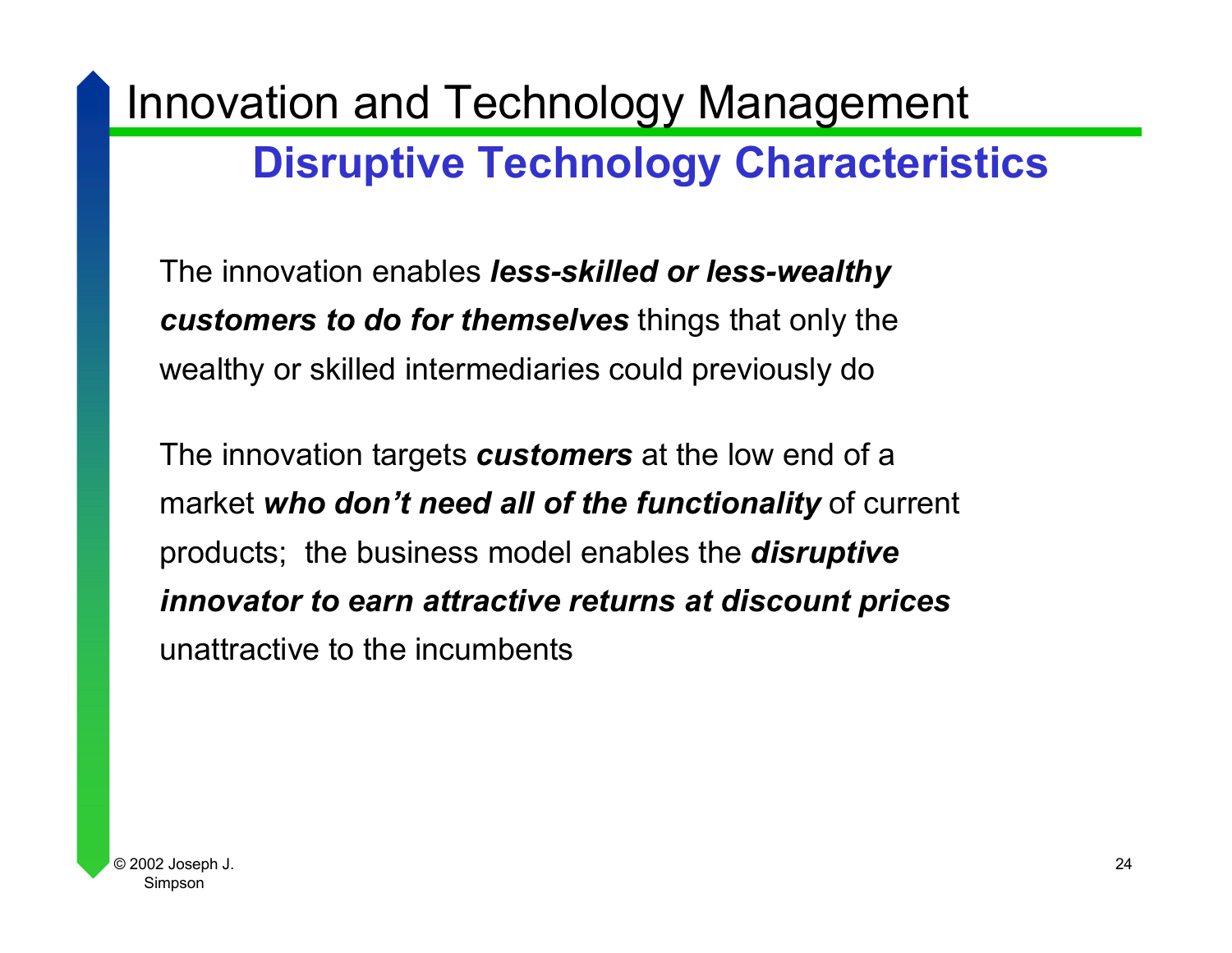## **Product System Values & Distribution Rights**

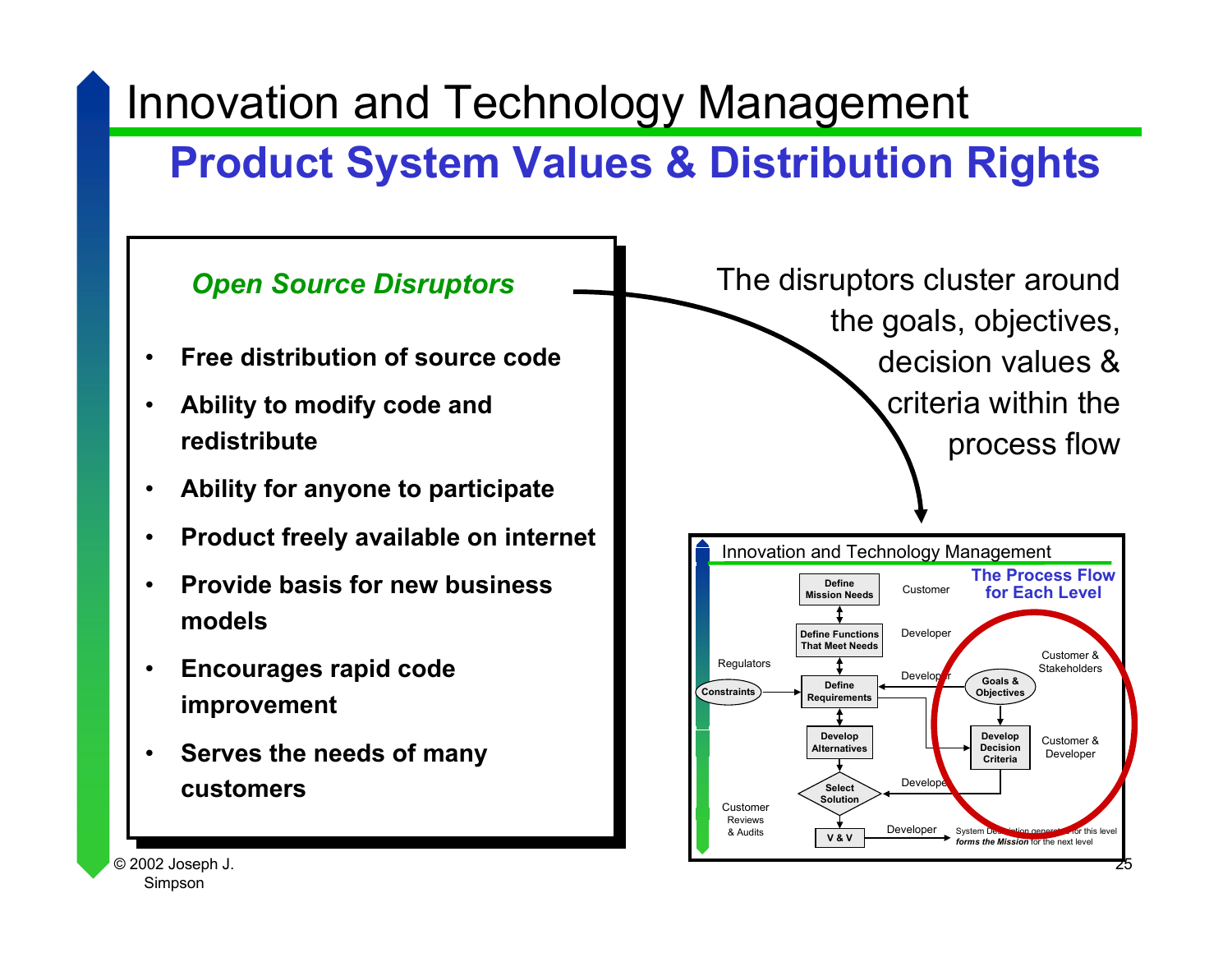# **C. Environment System Innovation Management**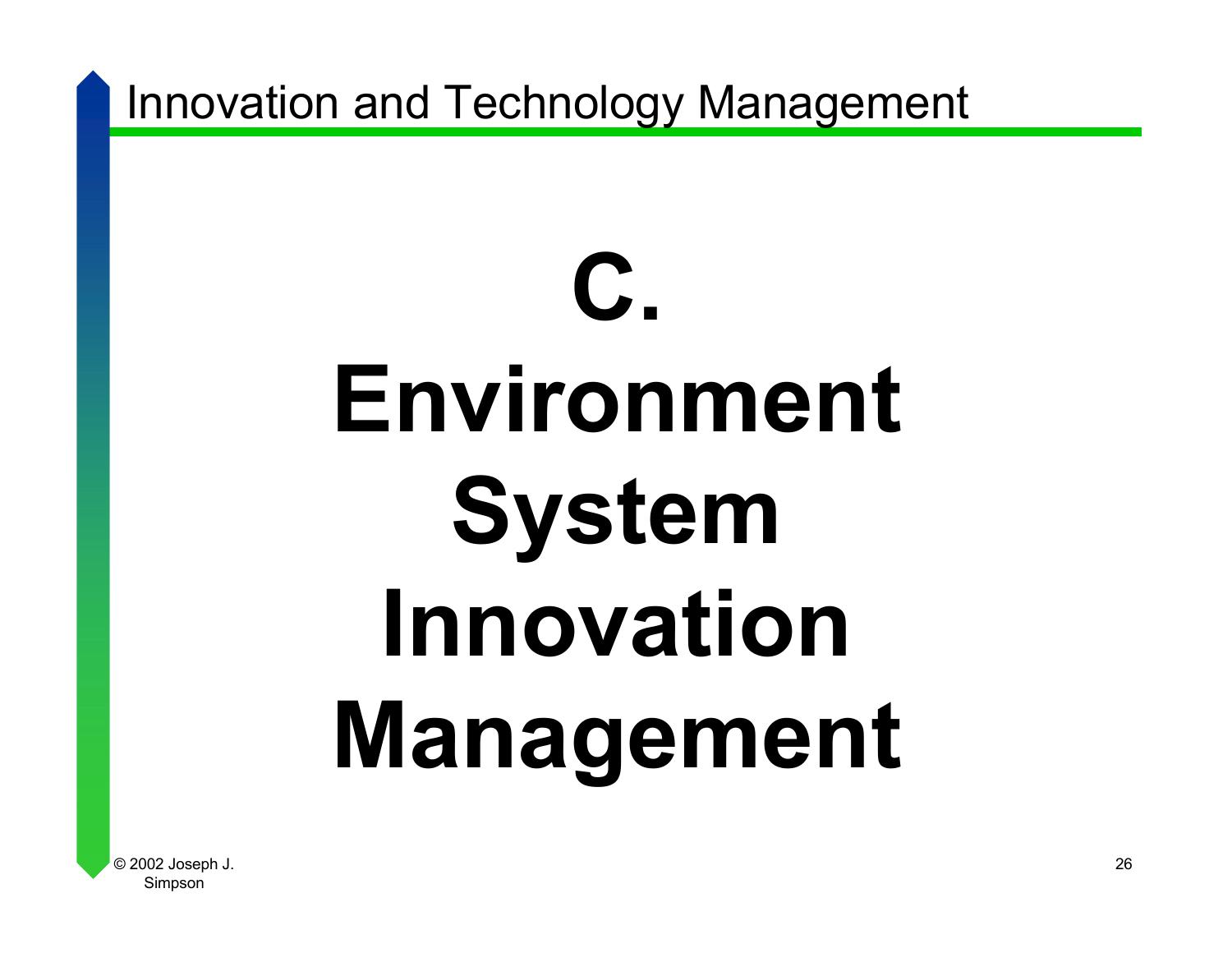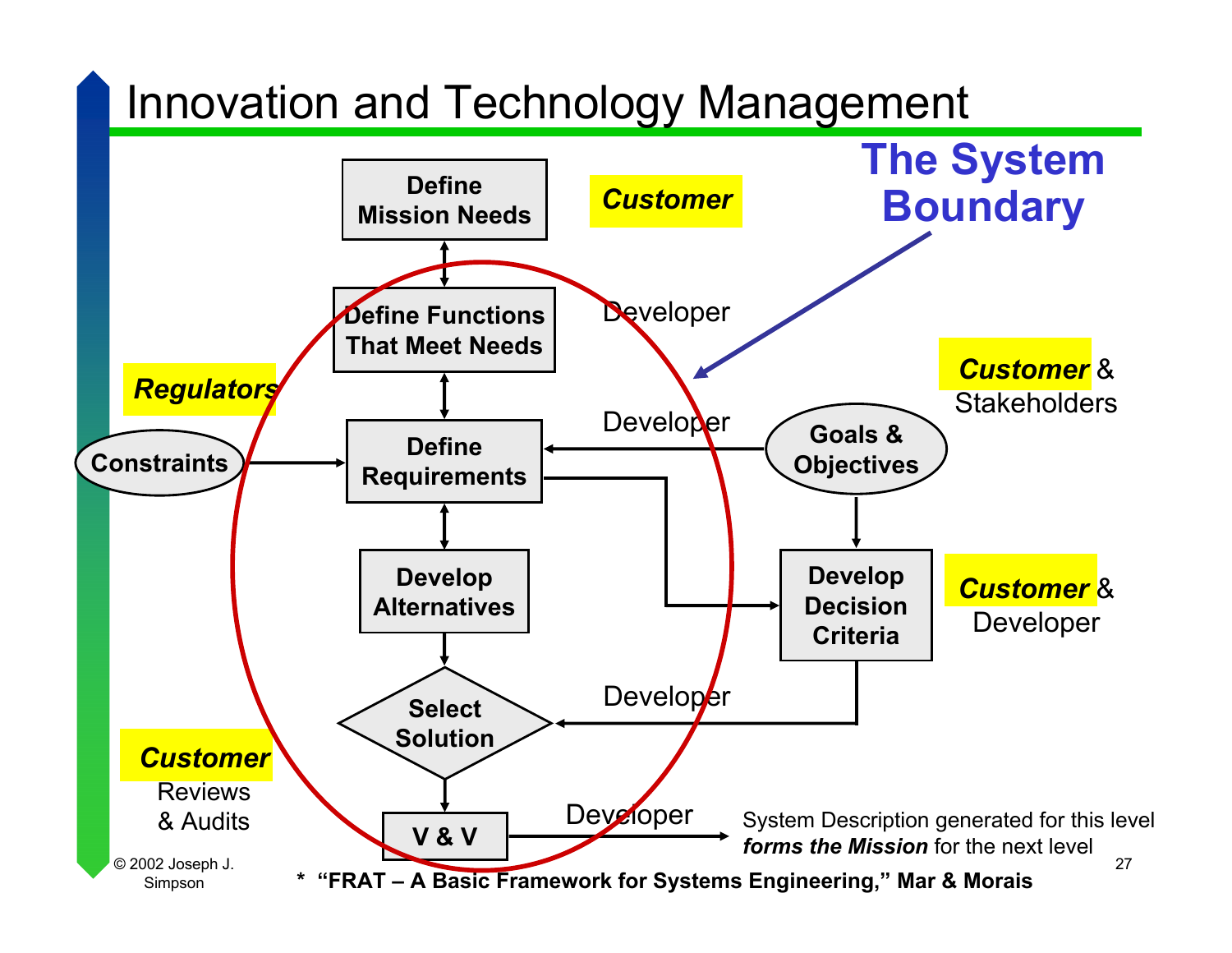## **Disruptive Network: No Common Customers**

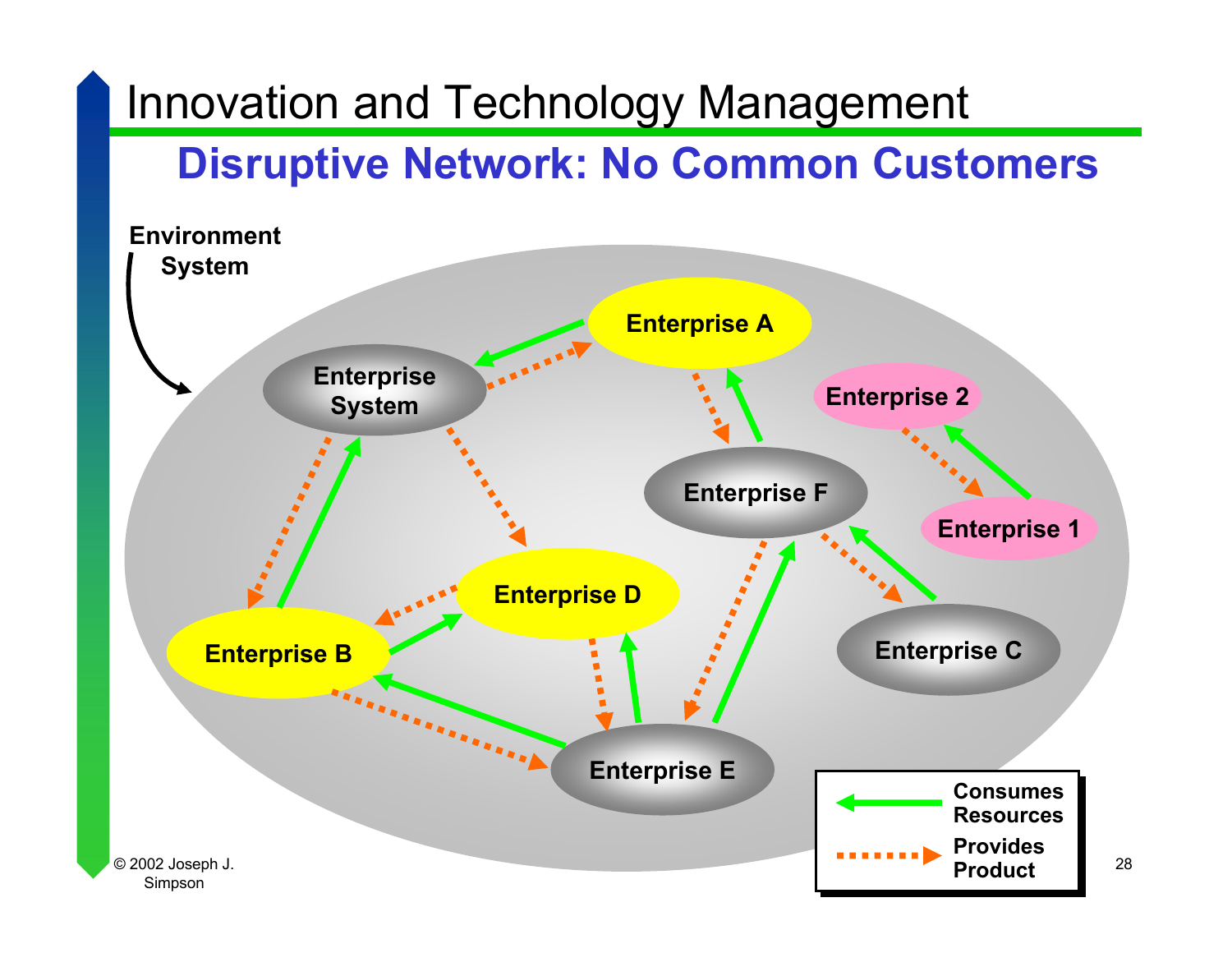## **Disruptive Network: Some Common Customers**

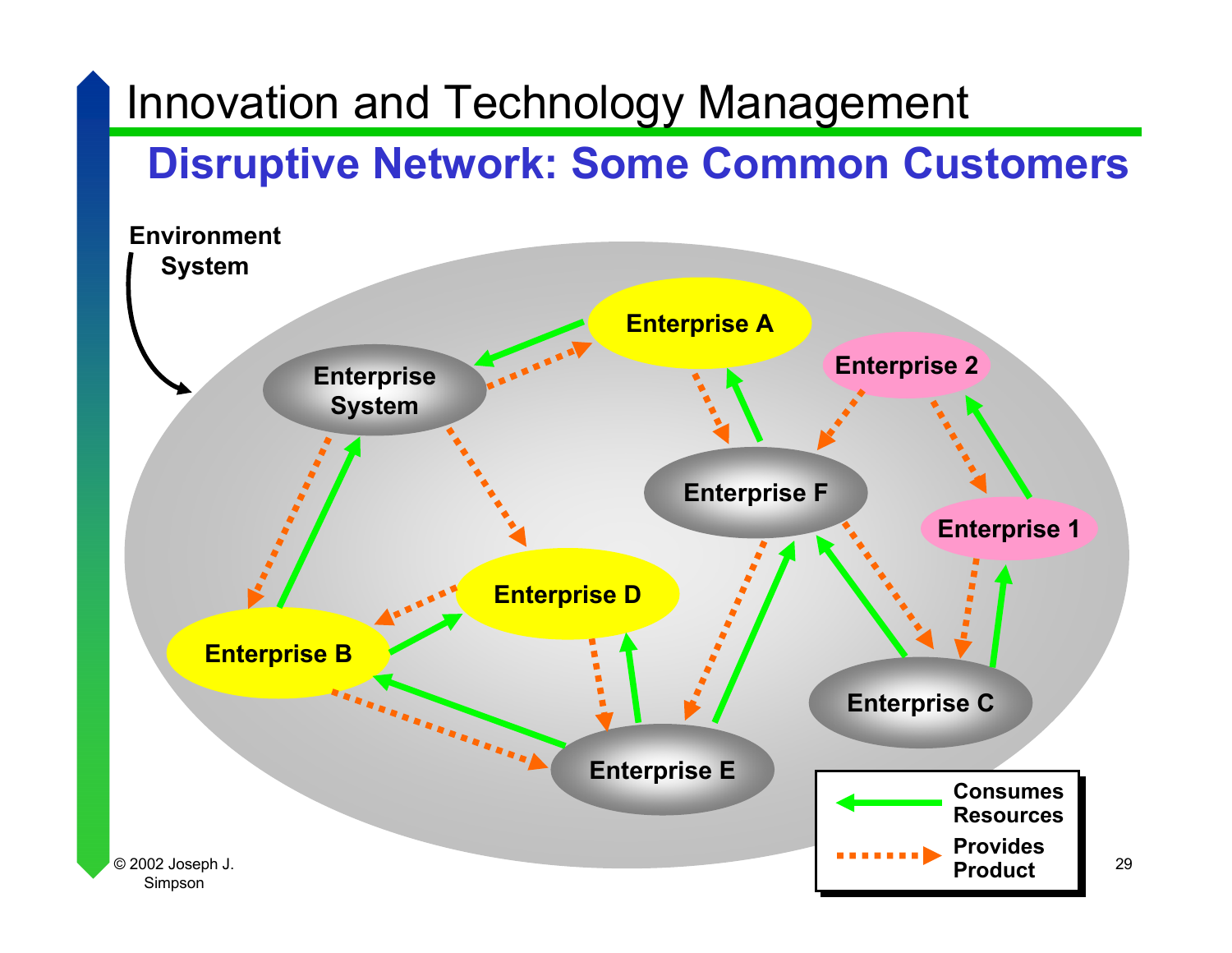## **Disruptive Network: Some Common Customers**

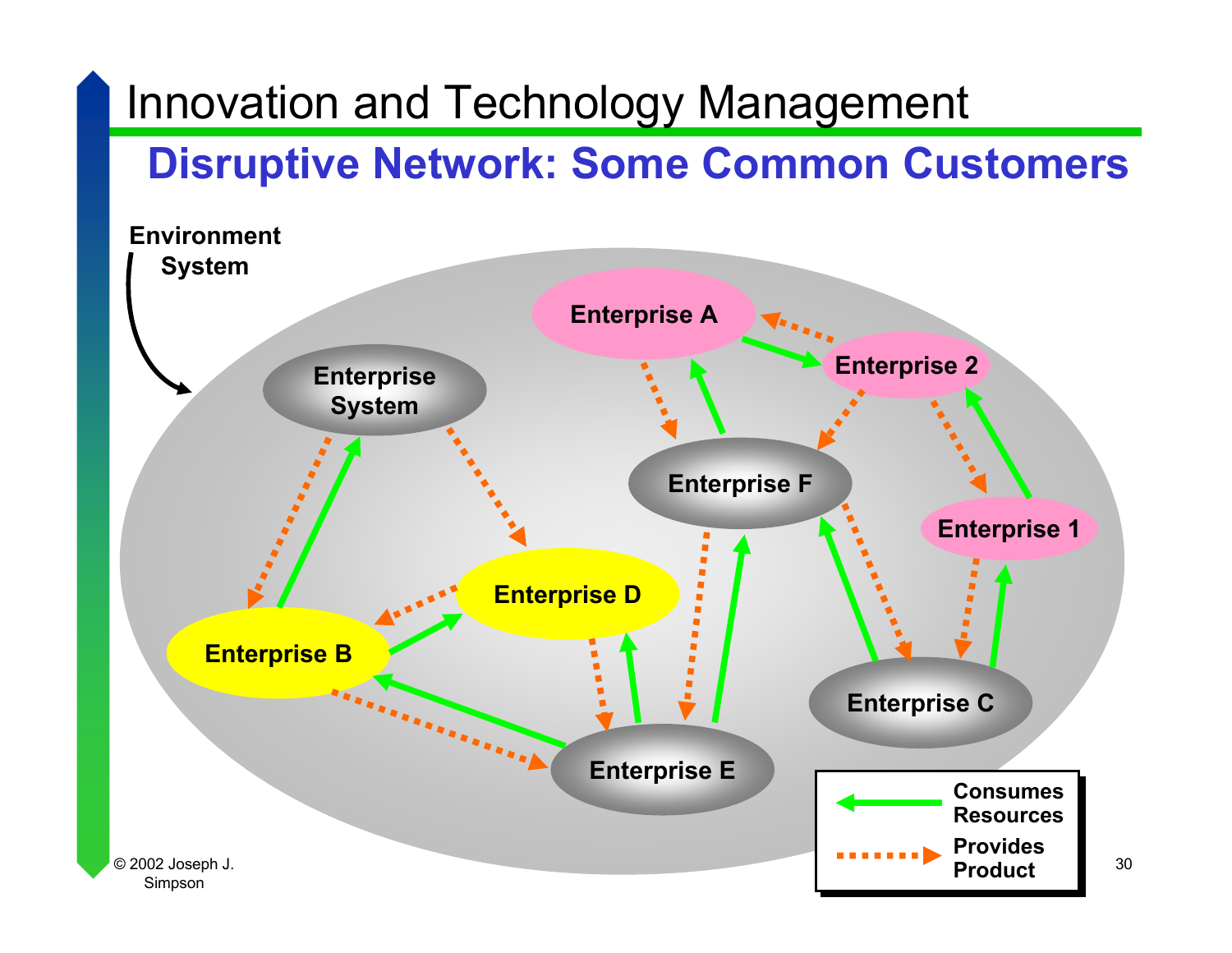## **Disruptive Network: Some Common Customers**

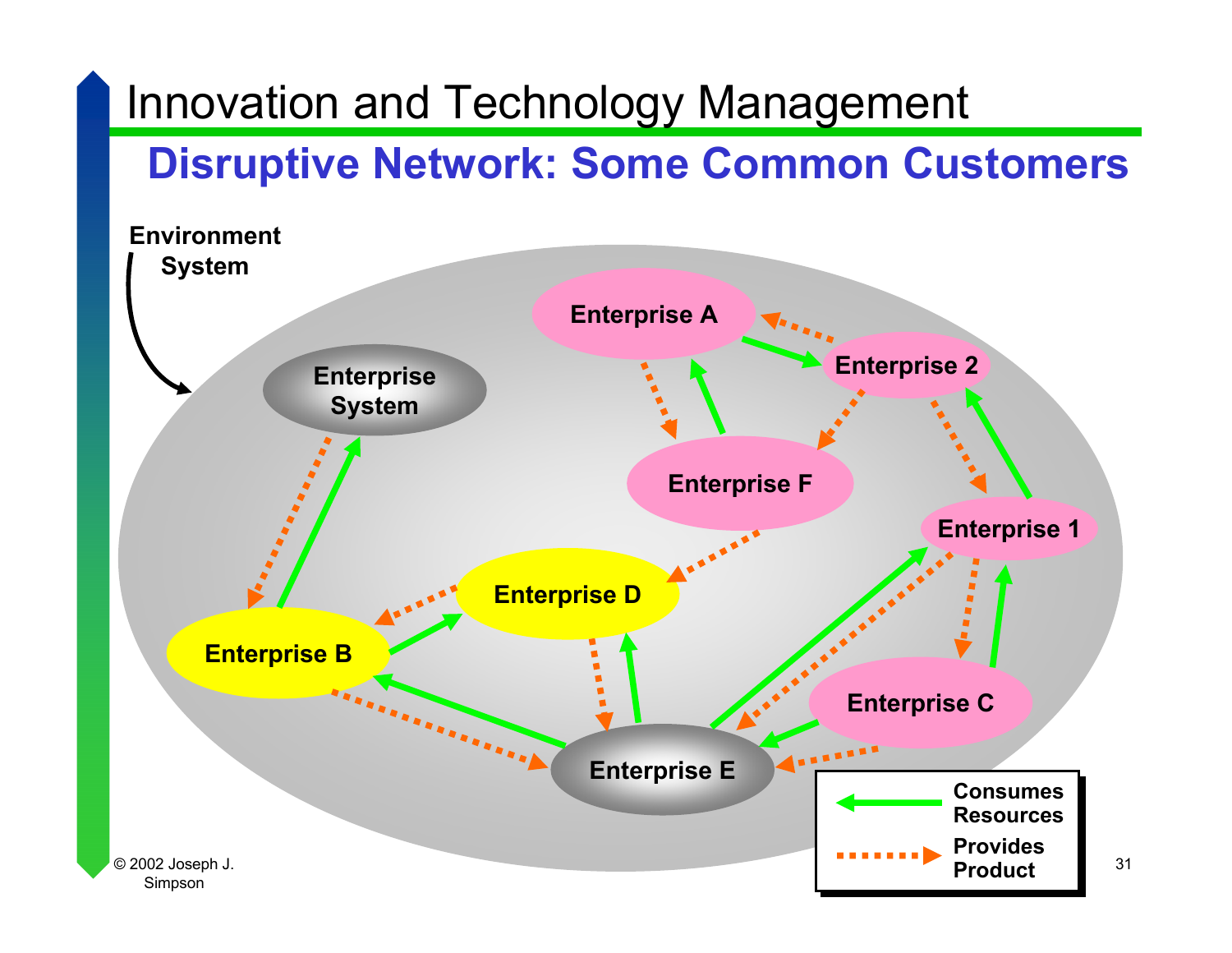## **Disruptive Network: All Disruptive Customers**

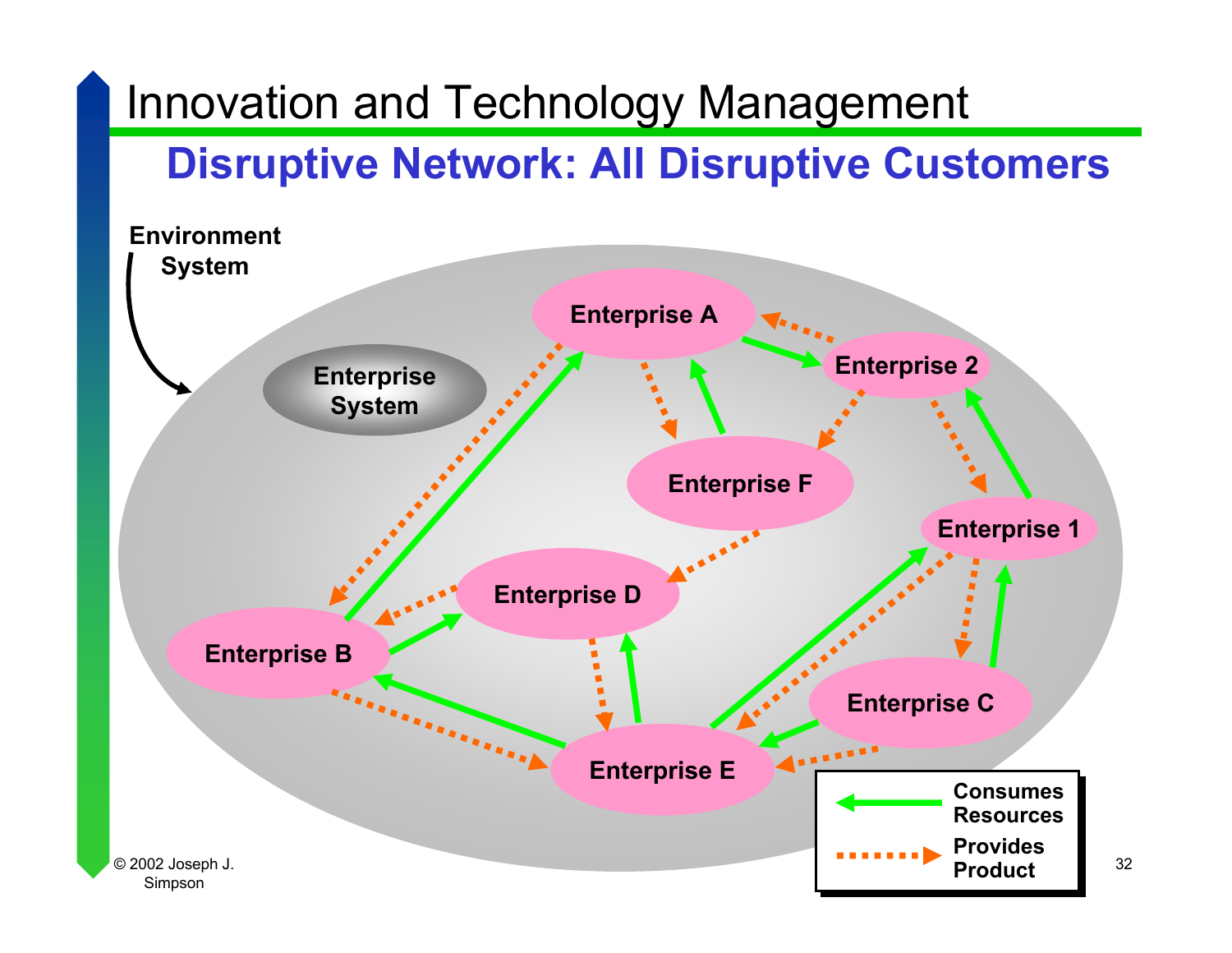# **New Technology Development and Innovation Management**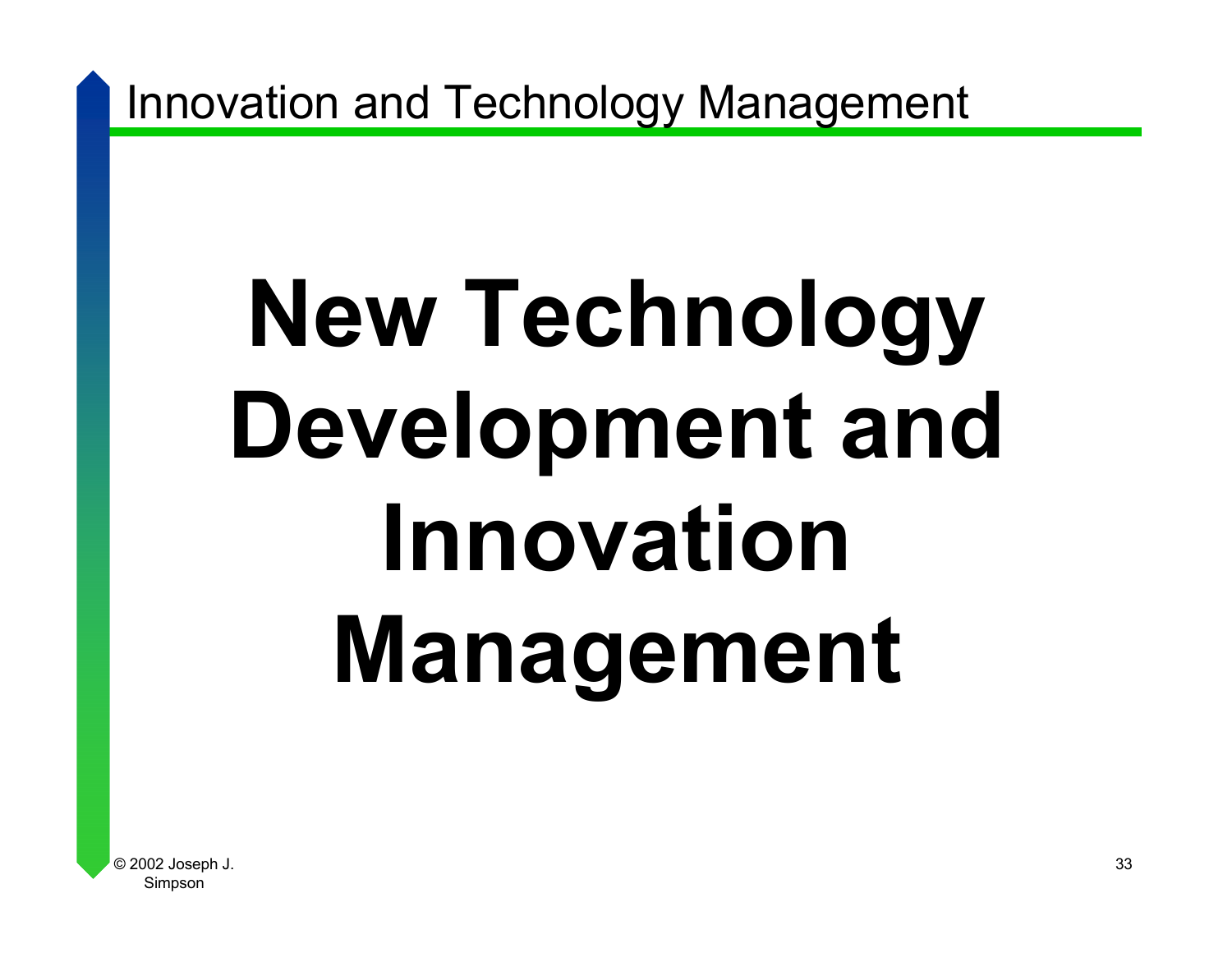## **Role of New Technology Development in New Product Development**

Research by Sampathkumar, Clausing, Schultz and Fricke clearly **separated technology development from product development**

Three **independent concurrent activities** frame innovation

- Incremental development of new **technology**
- $\bullet$ Incremental development of new **applications**
- •Incremental development of new **products**

Radical technology innovation is introduced in the technology stream and can either be used (1) to continue technology development, or (2) to create a radically new application area. The new application area can generate radically new products.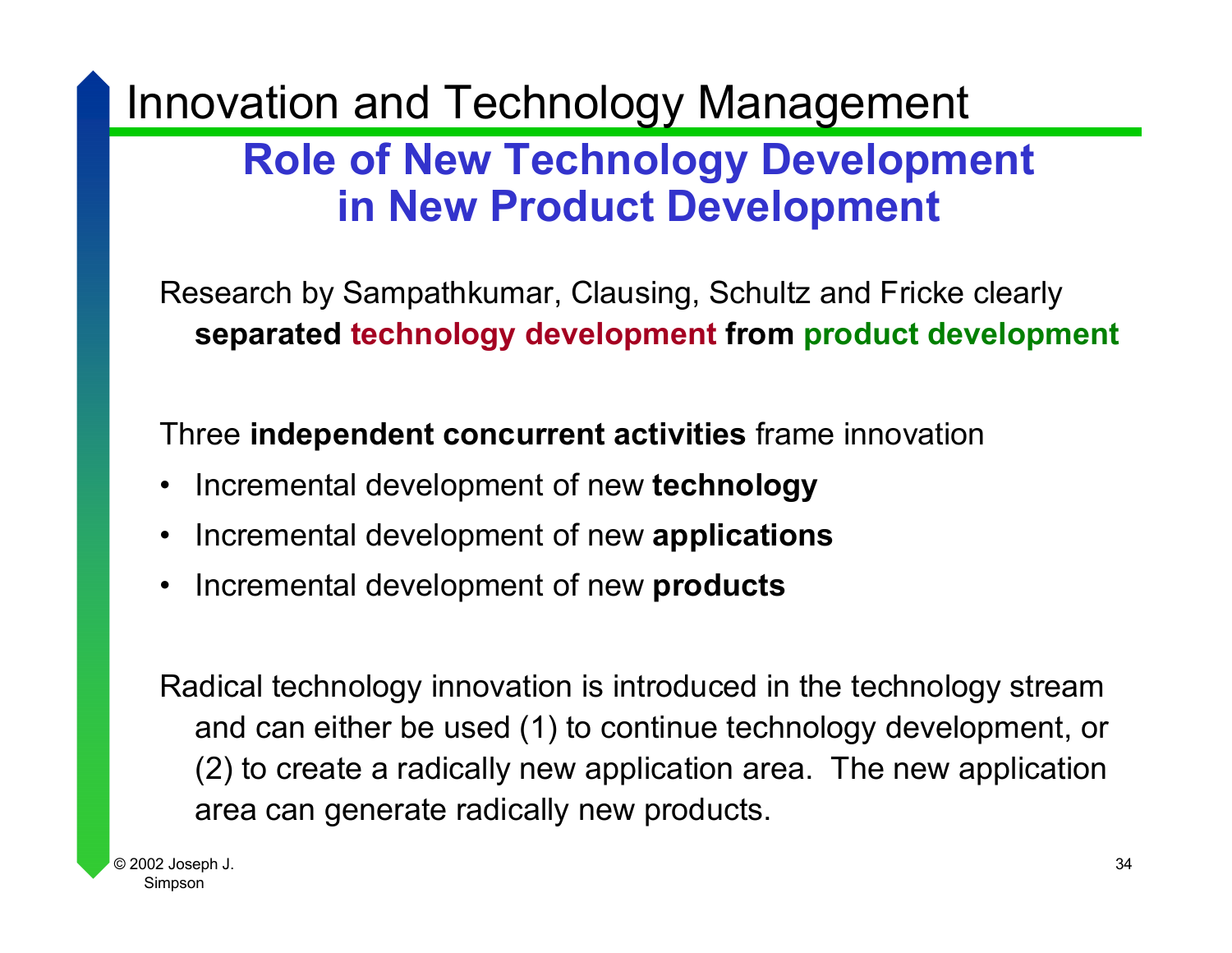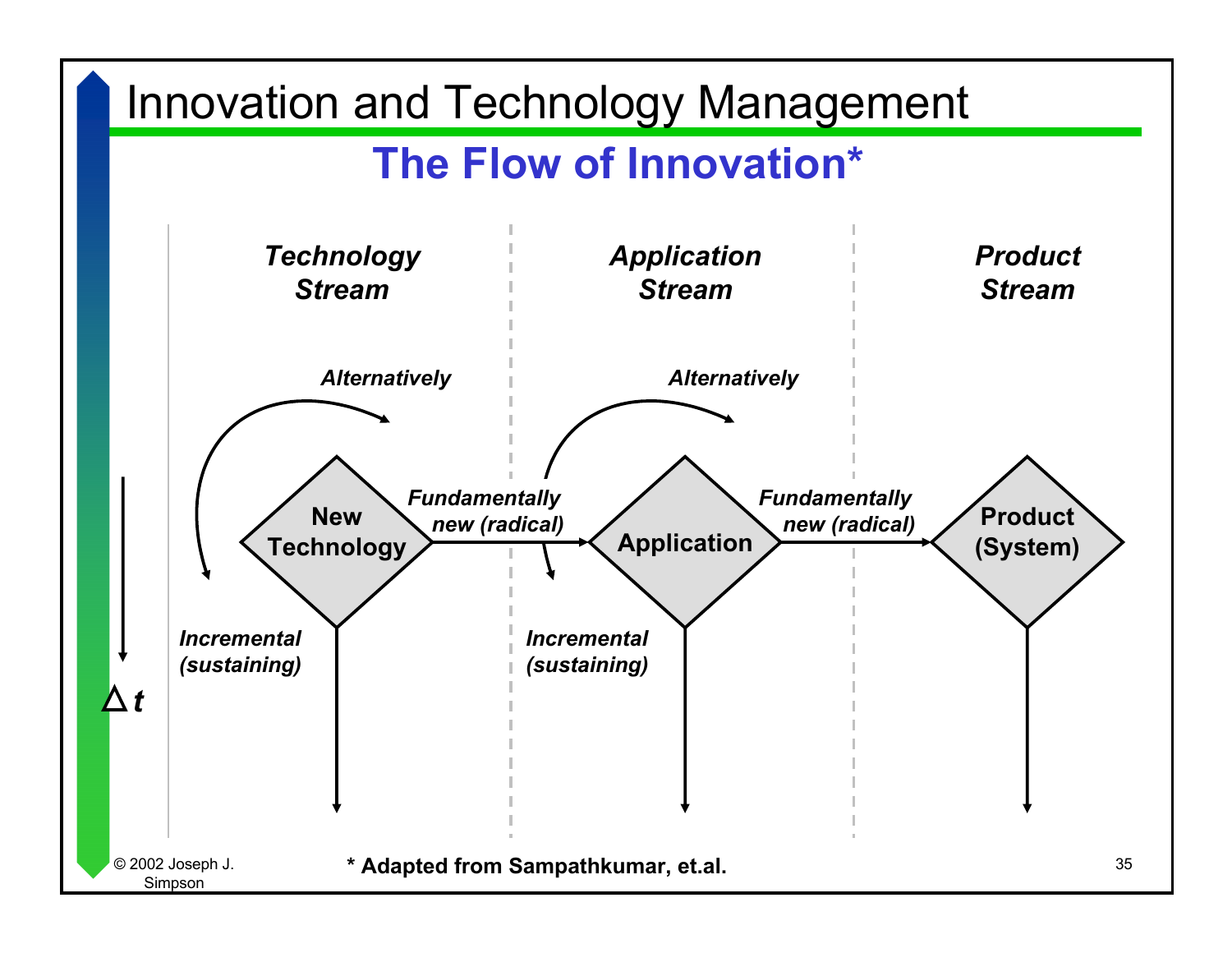## **"Newness" and Radically New Application**

#### **Measures for Technology "Newness"**

- •Functional structure and logic
- •Physics used to implement new function

#### **Measures for Technology Application "Newness"**

- •Unanticipated benefits
- •Required amount of learning

If the main product function uses a new technology, and the performance characteristics are different, then this is deemed a radically new technology application.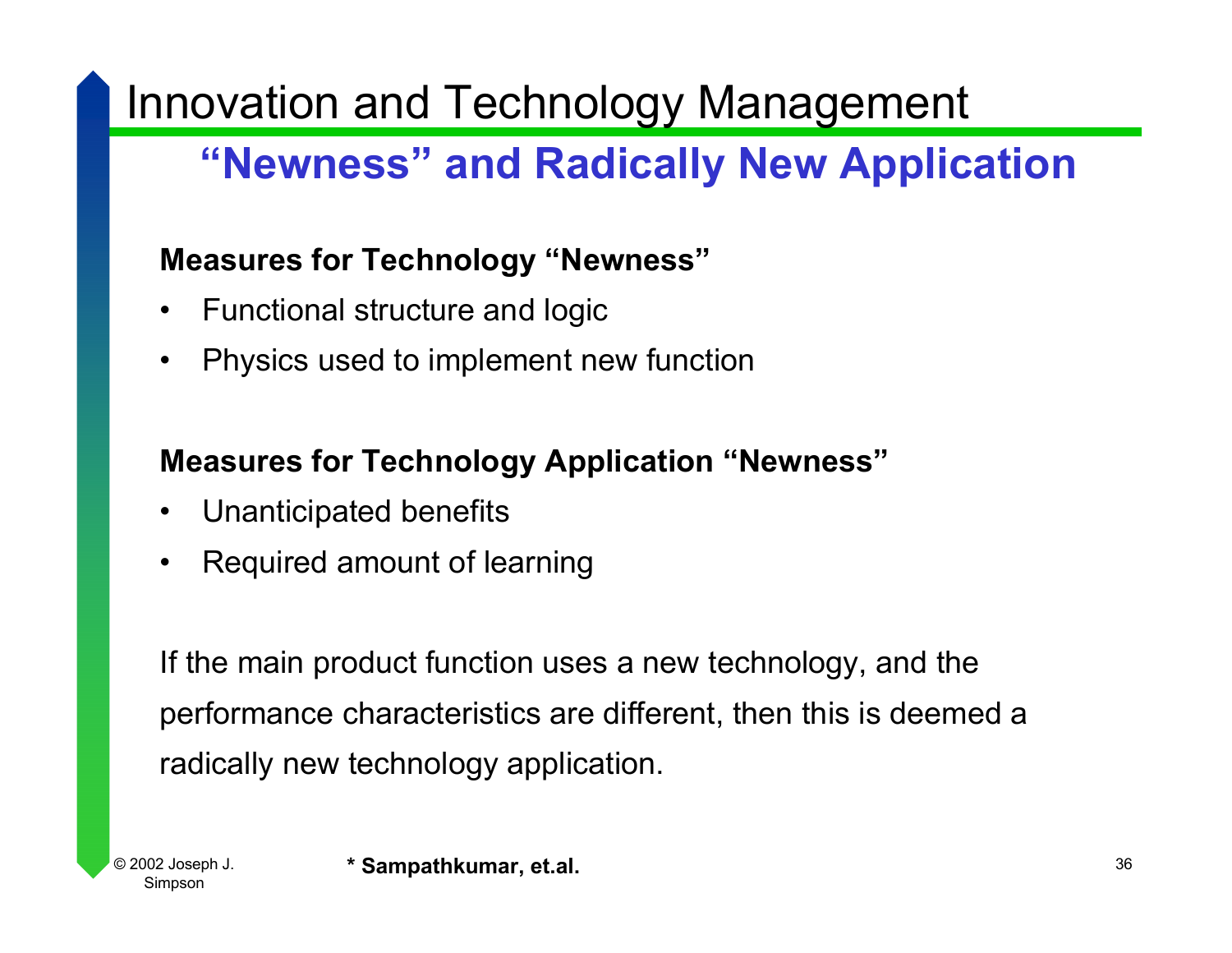## **Open Source Software**

#### **Open Source Software Technology Evaluation**

- •Function and logic are the same as closed source technology
- •Physics are the same as closed source technology
- $\bullet$ Anticipated benefits are great
- •Required amount of learning and operational change is small.

Given this "product evaluation," open source software may not be <sup>a</sup> radical new disruptive technology. When the process system that develops the software is evaluated, then the disruptive nature of open source technology can be clearly determined.

Both the product system and the process system innovation activities associated with open source software need to be evaluated to completely understand the disruptive nature of these products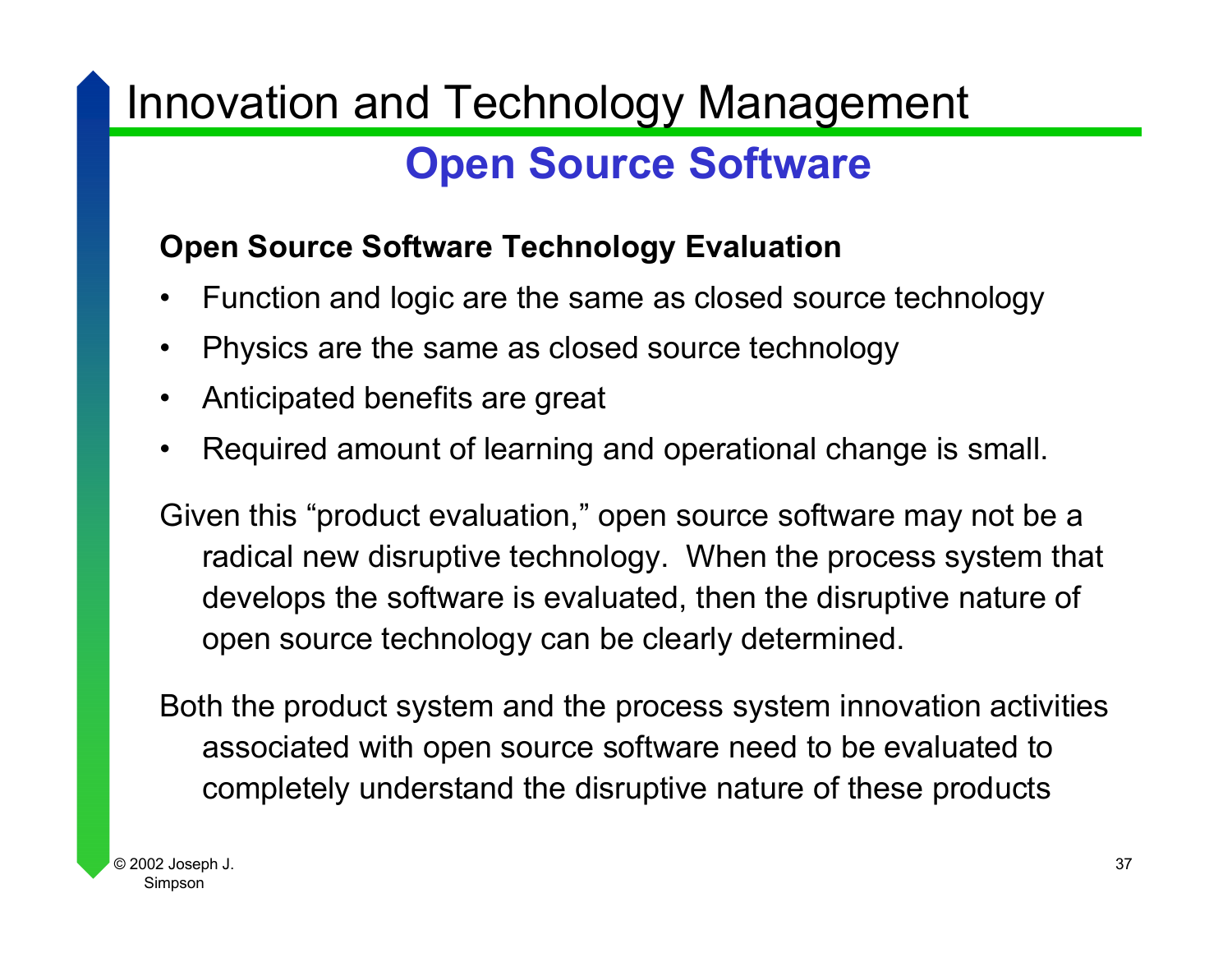

Simpson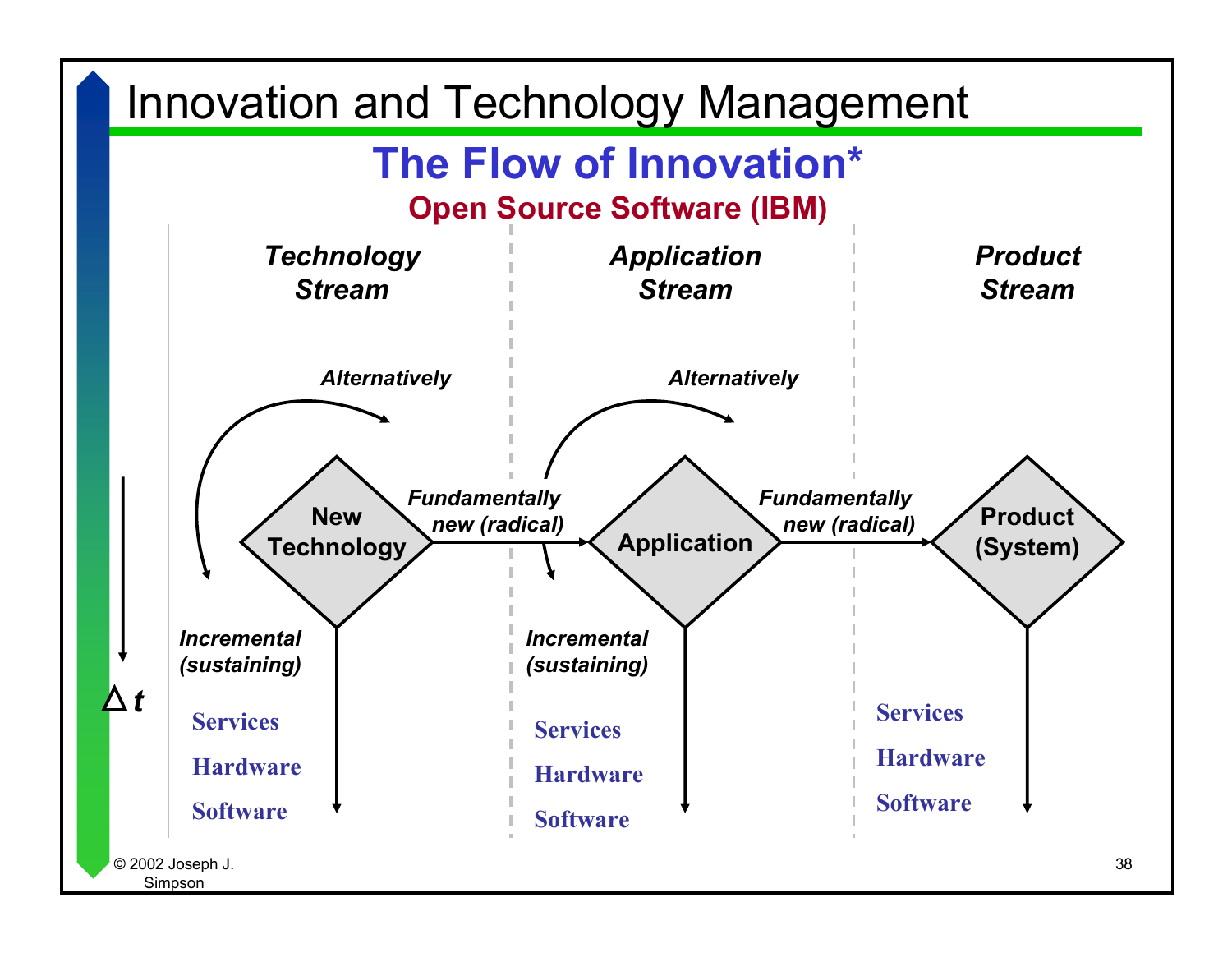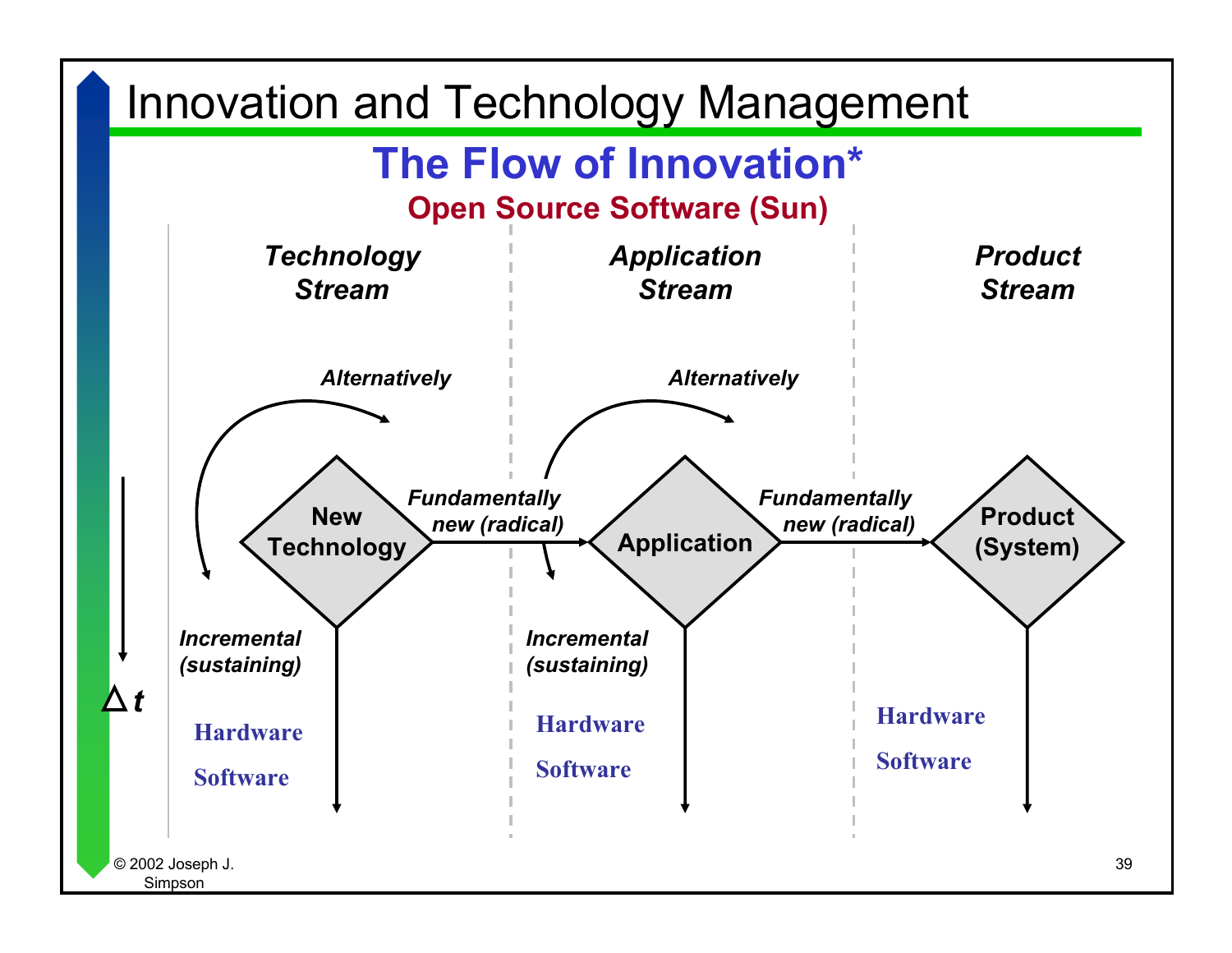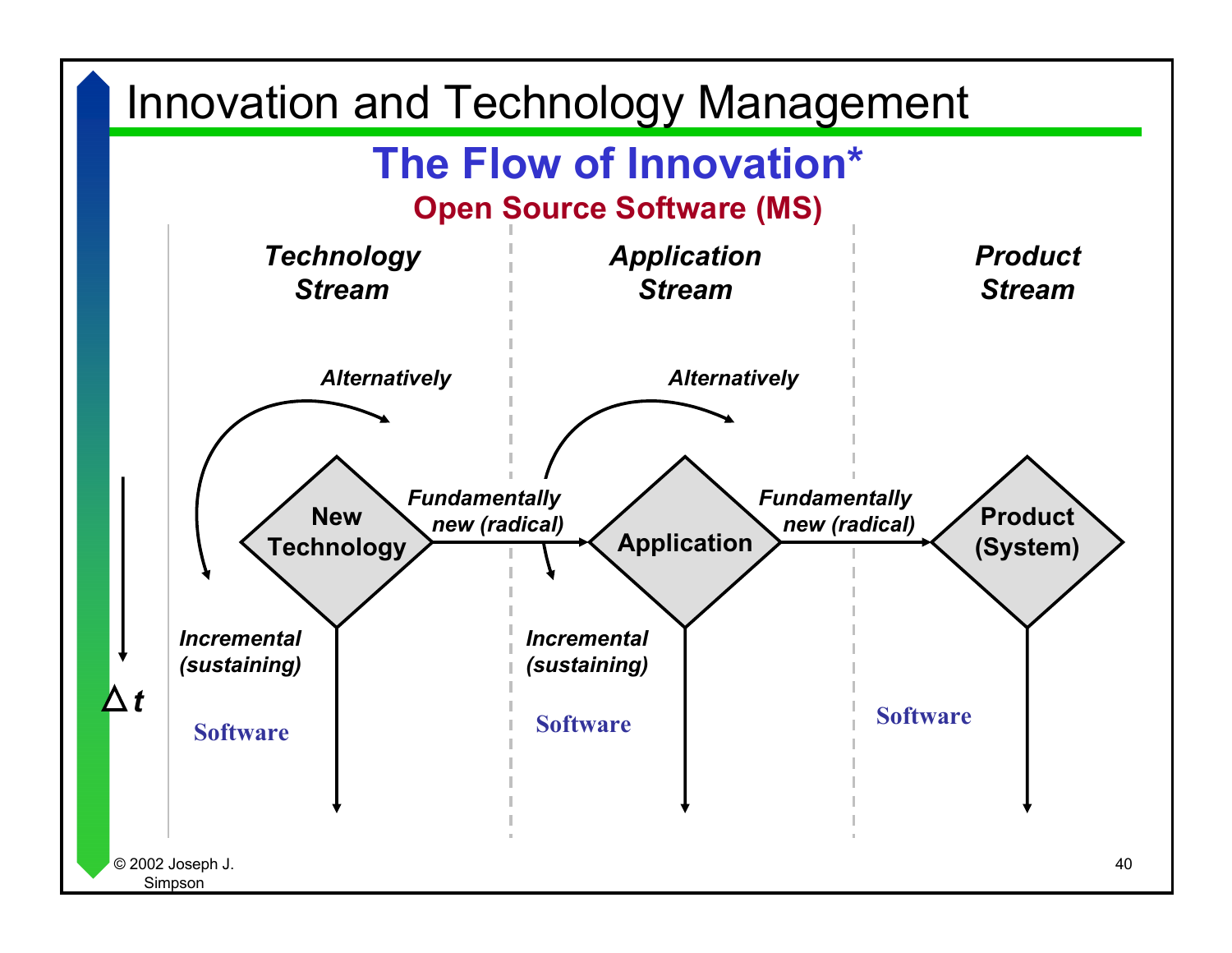# **Summary and Conclusions**